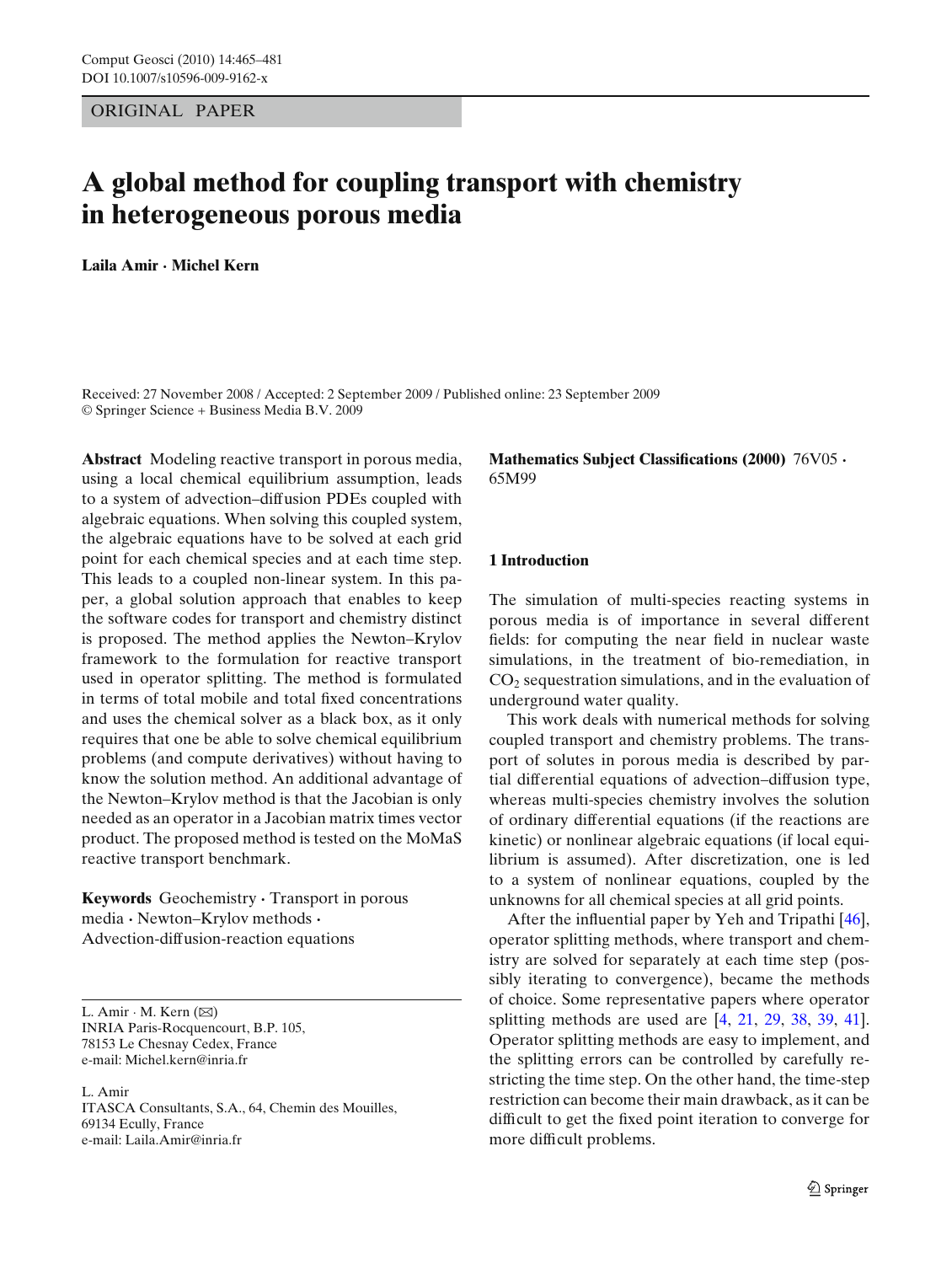<span id="page-1-0"></span>More recently, global methods have become popular, due to the increase in computing power now available. In this approach, the full non-linear system is solved in one step, usually by some form of Newton's method. Most papers use the direct substitution approach (see [\[14](#page-15-0), [17](#page-15-0)]), where one *substitutes* the chemical equations in the transport equations. On the other hand, the problem can also be put in the form of differential algebraic equations (DAE), enabling the use of powerful software (see  $[11]$ ). Finally, the chemical equations can be eliminated locally, and a system involving transport equations, with a source term coming from the reactions, has to be solved. This approach is taken in  $[25, 26]$  $[25, 26]$  $[25, 26]$ , where, additionally, a reduction method leads to a smaller system. Most of the papers quoted above employ a Newton method for solving the nonlinear system at each time step, with the difficulty that the Jacobian matrix has to be computed, stored, and factored. This can become problematic for large problems, and Hammond et al. [\[17\]](#page-15-0) have used the Jacobian-free Newton–Krylov method, where the Newton correction is solved for by an iterative method. The Jacobian is only needed through the computation of a directional derivative. The method keeps the fast convergence of Newton's method, while only requiring Jacobian matrix–vector products, and these can be approximated by finite differences.

The method presented in this paper is a global method where the chemical equations are eliminated locally, leading to a nonlinear system where the transport and chemistry subsystems remain separated. Thus, the residual can be evaluated by calling separately written transport and chemistry modules. The system is then solved by a Newton–Krylov method, and it will be shown how the Jacobian matrix–vector product can also be computed by the same module. Thus, the main contribution of this paper is to show that a global method can be implemented while still keeping transport and chemistry modules separated. This property will be referred to as using "black-box solvers." As the chemical equilibrium equations are not substituted in the transport equations, the transport and chemistry parts of the nonlinear residual are easily identified, and can each be computed by calling on standard solution modules.

An outline of the paper is as follows. In Section 2, the chosen model is explained, and the methods used for solving the (non-reactive) transport part and the chemical equilibrium system are detailed. Section [2.3](#page-5-0) shows how we obtain the coupled model. Couple formulations and coupling algorithms are the subject of Section [3,](#page-6-0) beginning with a review of existing methods, while our approach is presented in Section [3.2.](#page-7-0) Numerical results,

in particular, experience with the MoMaS benchmark, are shown in Section [4.](#page-10-0)

#### **2 Reactive transport equations**

In this work, the transport of several reacting species in a single phase flow through a porous medium is considered. The species can react both between themselves and with the porous matrix. In this section, the numerical methods used to solve the individual subsystems of the coupled problem will be described.

## 2.1 Transport model

The transport of a single species through a porous medium (a domain  $\Omega \subset \mathbf{R}^d$ , with  $d = 1, 2$  or 3), with porosity  $\phi$ , in a known Darcy field *u*, subject to dispersion and molecular diffusion, follows the linear advection–dispersion equation

$$
\phi \frac{\partial c}{\partial t} + L(c) = q, \quad \text{in } \Omega,
$$
\n(1)

where

$$
L(c) = \nabla \cdot (uc) - \nabla \cdot (D\nabla c)
$$

is the transport operator and *q* is a source term. The diffusion–dispersion tensor *D* is given by

$$
D = d_e I + |u| \big( \alpha_L E(u) + \alpha_I (I - E(u)) \big), \quad E_{ij}(u) = \frac{u_i u_j}{|u|^2},
$$

where  $d_e$  is the molecular diffusion coefficient and  $\alpha_L$ (resp.  $\alpha_t$ ) is the longitudinal (resp. transverse) dispersivity coefficient.

In this work, we restrict ourselves to a onedimensional problem, so that the transport equation over a bounded interval  $\Omega = ]0, L[$  can be written as

$$
\phi \frac{\partial c}{\partial t} + \frac{\partial}{\partial x} \left( -D \frac{\partial c}{\partial x} + uc \right) = q, \quad 0 < x < L, \quad 0 < t < T,\tag{2}
$$

where the porosity  $\phi$  and the diffusion–dispersion coefficient *D* can both depend on space. Because the flow is assumed compressible, the velocity *u* is taken to be a constant.

The initial condition is  $c(x, 0) = c_0(x)$  and, in view of the applications, the boundary conditions are a Dirichlet condition (given concentration)  $c(0, t) = c_d(t)$  at the left boundary (*x* = 0) and zero diffusive flux  $\frac{\partial c}{\partial x} = 0$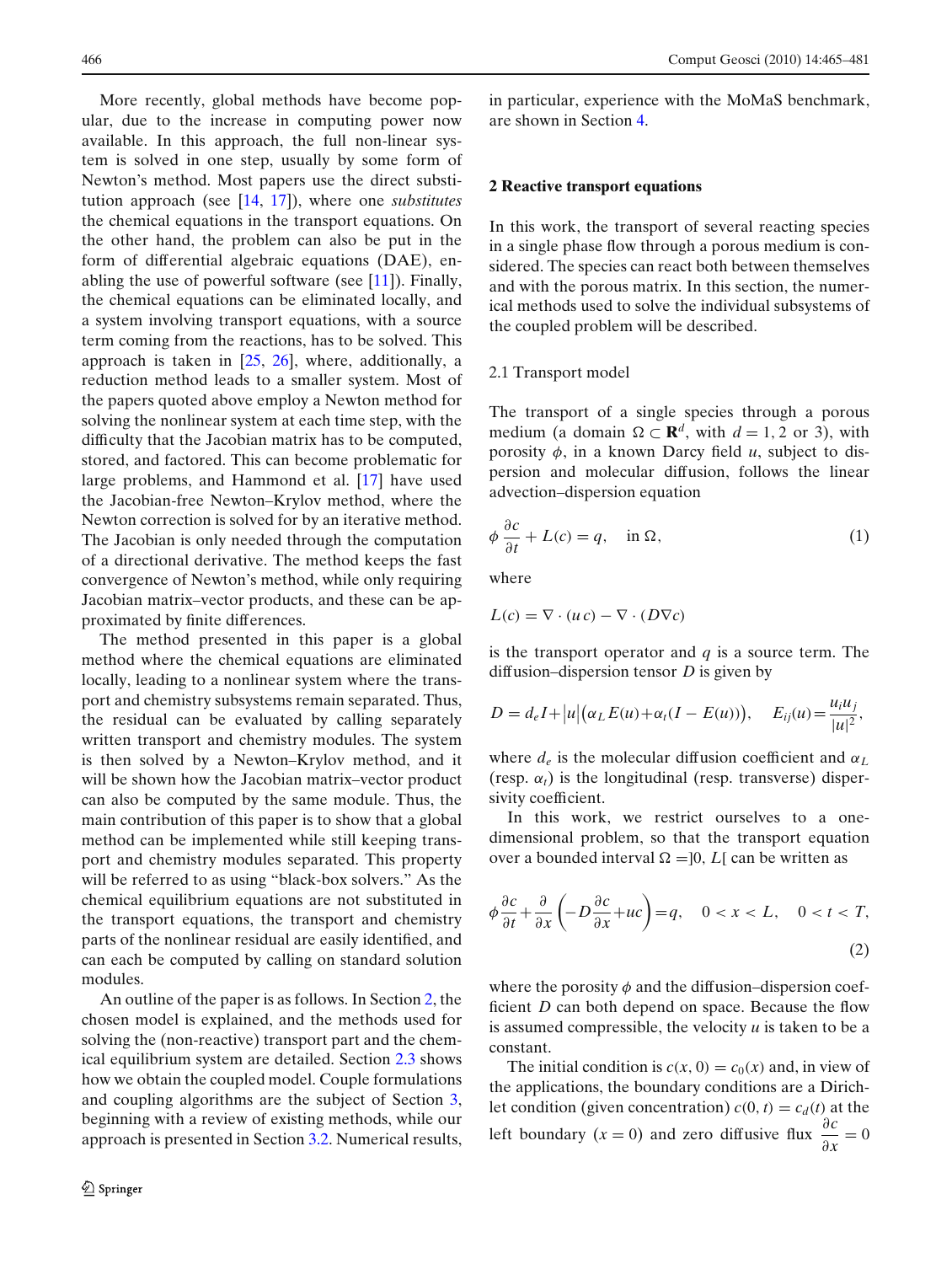<span id="page-2-0"></span>at the right boundary  $(x = L)$ . More general boundary conditions could easily be accommodated.

### *2.1.1 Discretization in space*

We treat the space and time discretization separately, as we will use different time discretizations for the different parts of the transport operator.

For space discretization, a cell-centered finitevolume scheme will be used, see, for instance, [\[13\]](#page-15-0). The interval [0, *L*] is divided into  $N_g$  intervals  $[x_{i-\frac{1}{2}}, x_{i+\frac{1}{2}}]$ of length  $h_i$ , where  $x_{\frac{1}{2}} = 0$ ,  $x_{N_g + \frac{1}{2}} = L$ . For  $i = 1, ..., N_g$ , denote by  $x_i$  the center and  $x_{i+1/2}$  the right end of element *i*. Finally, denote by  $c_i$ ,  $i = 1, ..., N_g$  the approximate solution in cell *i*.

Equation [2](#page-1-0) is written in the form

$$
\phi \frac{\partial c}{\partial t} + \frac{\partial \varphi}{\partial x} = q,\tag{3}
$$

where the flux  $\varphi(x, t) = -D \frac{\partial c}{\partial x} + uc$  has been split as the sum of a diffusive flux  $\varphi_d = -D \frac{\partial c}{\partial x}$  and an advective flux  $\varphi_a = uc$ .

Equation 3 is integrated over a cell  $]x_{i-1/2}, x_{i+1/2}$ [, giving

$$
\phi_i h_i \frac{dc_i}{dt} + \varphi_{d,i+\frac{1}{2}} + \varphi_{a,i+\frac{1}{2}} - \varphi_{d,i-\frac{1}{2}} - \varphi_{a,i-\frac{1}{2}} = h_i q_i,
$$
  
\n $i = 2, ..., N_g.$  (4)

The flux approximations required to close the system are provided by finite differences. The diffusive flux needs a value for the diffusion coefficient, which is taken as the harmonic average (as done in mixed finite element methods):

$$
\varphi_{d,i+\frac{1}{2}} = -D_{i+\frac{1}{2}}\left(\frac{c_{i+1} - c_i}{h_{i+\frac{1}{2}}}\right),\tag{5}
$$

with

$$
D_{i+\frac{1}{2}} = \frac{2D_i D_{i+1}}{D_i + D_{i+1}}, \quad D_{\frac{1}{2}} = D_1, \quad D_{N_g + \frac{1}{2}} = D_{N_g} \text{ and}
$$
  

$$
h_{i+\frac{1}{2}} = \frac{h_i + h_{i+1}}{2}
$$

For the advective flux, an upwind approximation is used, so that (assuming  $u > 0$ )  $\varphi_{a,i+\frac{1}{2}} = uc_i$ 

These approximations are corrected to take into account the boundary conditions, both at  $x = 0$  and at

 $x = L$ . The semi-discrete system can be summarized by the finite dimensional system

$$
M\frac{dc}{dt} + Lc = q + g,\tag{6}
$$

where  $c \in \mathbb{R}^{N_g}$  now represents the vector of cell concentrations,  $L \in \mathbf{R}^{N_g, N_g}$  is the matrix form of the transport operator,  $M \in \mathbf{R}^{N_g, N_g}$  is a mass matrix accounting for variable porosity and mesh size,  $q \in \mathbb{R}^{N_g}$  is a given source term, and  $g \in \mathbb{R}^{N_g}$  represents the effects of the boundary conditions.

### *2.1.2 Time discretization*

Let us denote by  $\Delta t$  the time step (taken constant for simplicity) used to discretize the time interval [0, *T*] and denote by  $c_i^n$  the (approximate) value of  $c_i(n\Delta t)$ . The first and most straightforward alternative is to discretize Eq. 6 by the backward Euler method, see for instance [\[3](#page-15-0)]. This is the method that is used in Section [3](#page-6-0) to keep the description simple, but it is not the recommended method, as it leads to an overly diffusive scheme.

Better alternatives are obtained by exploiting the structure of the transport operator and by using different time discretizations for the advective and for the diffusive parts. Specifically, the diffusive terms should be treated implicitly, and the advective terms are better handled explicitly.

If this idea is applied directly to Eq. 6, the resulting fully discrete scheme is only stable under a Courant– Friedrichs–Lewy (CFL) condition  $u \Delta t \leq \max_i h_i$ . As this may be too severe a restriction (some of our applications require integration over a very large time interval), an alternative is to use an operator splitting scheme, as proposed by Siegel et al. [\[43\]](#page-16-0) (see also [\[20](#page-15-0), [31\]](#page-16-0)). In this work, splitting is used only within the (linear) transport step, but recent papers by Kačur et al. [\[16](#page-15-0), [22](#page-15-0)] apply splitting directly to a transport with sorption model by solving (analytically) a nonlinear advection step, followed by a nonlinear diffusion step. This is different from operator splitting as used in geochemical models, as the chemistry terms are solved for together with the transport terms.

The splitting scheme works by taking several small time steps of advection, controlled by a CFL condition, within a large time step of diffusion. The scheme has been shown to be unconditionally stable, and has a good behavior in advection-dominated situations.

More precisely, the time step  $\Delta t$  will be used as the diffusion time step; it is divided into *M* time steps of advection  $\Delta t_c$  such that  $\Delta t = M \Delta t_c$ , where  $M \geq 1$ . The advection time step will be controlled by the CFL condition. Equation 3 will be solved over the time step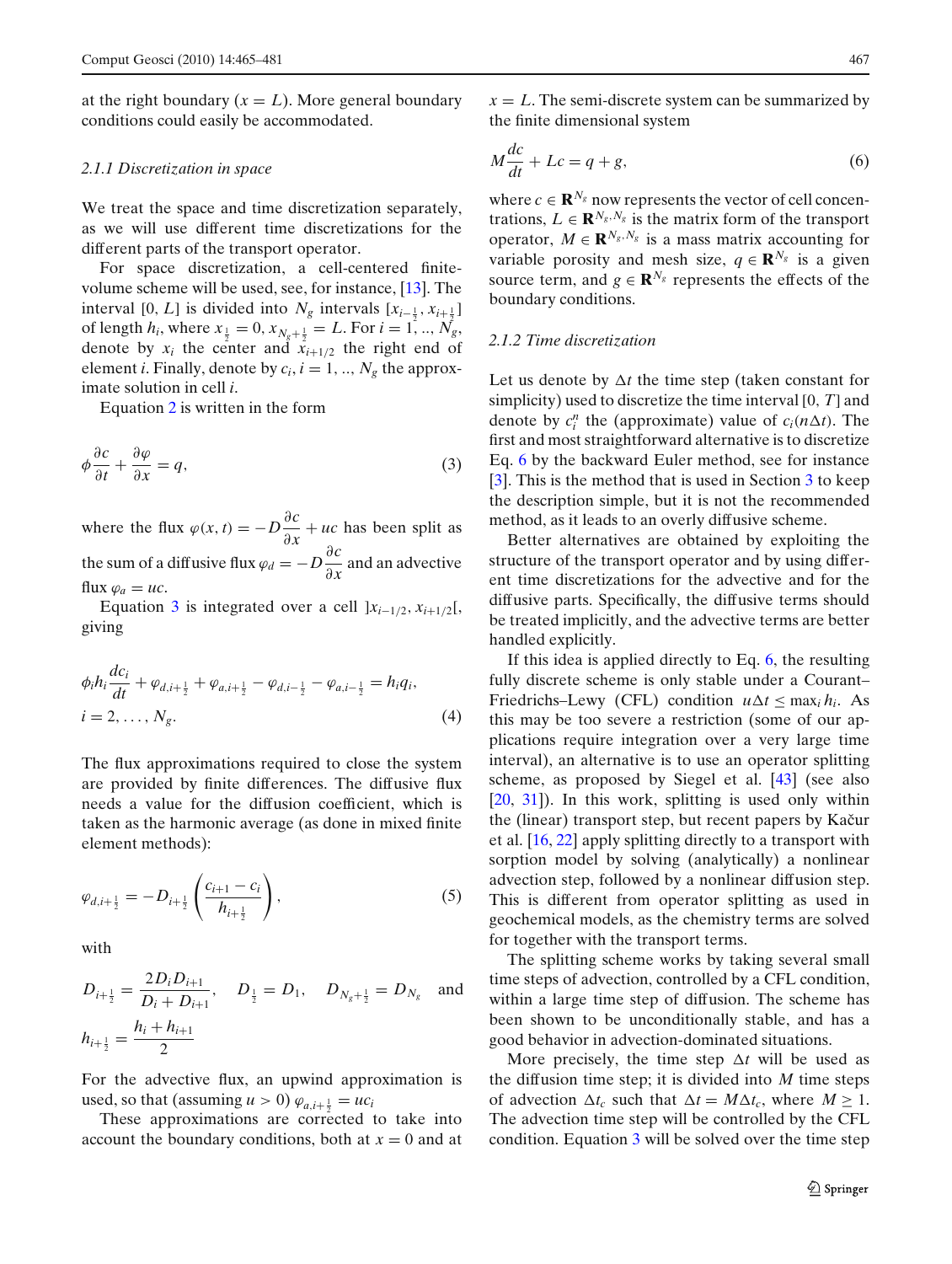<span id="page-3-0"></span> $[t^n, t^{n+1}]$  by first solving the advection equation  $\phi \frac{\partial c}{\partial t}$  $\frac{\partial}{\partial t}$  +  $\partial$  $\frac{\partial}{\partial x}(uc) = 0$  over *M* steps of size  $\Delta t_c$  each, and then solving the diffusion equation  $\phi \frac{\partial c}{\partial r}$  $rac{\partial c}{\partial t} + \frac{\partial}{\partial x}$  $rac{\partial}{\partial x}(-D\frac{\partial c}{\partial x}) = q$ starting from the value at the end of the advection step.

*Advection step* The interval  $[t^n, t^{n+1}]$  is divided into *M* intervals  $[t^{n,m}, t^{n,m+1}]$ ,  $m = 0, \ldots M - 1$ , where  $t^{n,0} =$  $t^n$ ,  $t^{n,M} = t^{n+1}$ . Denote  $c_i^{n,m}$  as the approximate concentration *c* at time  $t^{n,m}$  and  $c^{n,0} = c^n$ . The advection equation is discretized in time using the explicit Euler method to obtain

$$
\begin{cases}\n\phi_i(\frac{c_i^{n,m+1} - c_i^{n,m}}{\Delta t_c}) + u\left(\frac{c_i^{n,m} - c_{i-1}^{n,m}}{h_{i-1/2}}\right) = 0, \quad i = 2, \dots, N_g, \\
c_1^{n,m+1} = c_g(t^{n,m+1})\n\end{cases} \qquad (7)
$$

*Diffusion step* The diffusion part is discretized by an implicit Euler scheme, starting from  $c_i^{n,M}$ :

$$
-\frac{D_{i-\frac{1}{2}}}{h_{i-\frac{1}{2}}}\Delta t c_{i-1}^{n+1} + \left(\phi_i h_i + \frac{D_{i+\frac{1}{2}}}{h_{i+\frac{1}{2}}}\Delta t + \frac{D_{i-\frac{1}{2}}}{h_{i-\frac{1}{2}}}\Delta t\right) c_i^{n+1} - \frac{D_{i+\frac{1}{2}}}{h_{i+\frac{1}{2}}}\Delta t c_{i+1}^{n+1} = \phi_i h_i c_i^{n,M} + q_i h_i \Delta t, \quad i = 2, ..., N_g - 1
$$
\n(8)

As above, two equations accounting for the boundary conditions must be added.

# 2.2 Chemical equations

The chemical model is described in this section. In this study, we assume a local chemical equilibrium at every point, which means that the chemical phenomena occur on a much faster scale than transport phenomena. This is a common modeling assumption for reactive transport in porous media, at least when the only reactions considered are aqueous phase and sorption reactions (these are "sufficiently fast" reactions according to Rubin [\[34\]](#page-16-0)). This would not be the case if mineral dissolution was taken into account, as these reactions typically need kinetic models.

Consider a set of  $N_e$  chemical species  $(X_i)_{i=1,\dots,N_e}$ linked by  $N_r$  reactions

$$
\sum_{j=1}^{N_e} v_{ij} X_j \leftrightarrows 0, \quad i = 1, \ldots, N_r,
$$

where  $\nu$  is the stoichiometric matrix. Following Morel [\[32](#page-16-0)], we distinguish between *component* and *secondary* species by extracting a full rank matrix from ν. Component species are a minimal subset of the species such that the other secondary species can be written in terms

of them (in a unique way). Each secondary species gives rise to a reaction that expresses how it is formed in terms of the components, and to a mass action law that gives the value of its *activity* in terms of the component activities. Similarly, each component gives rise to a conservation equation, expressing how the given total concentration of such a component is distributed among the component itself and the secondary species.

Additionally, in the context of reactive transport, it is required to know how the species are split between those that are in solution and those that have been adsorbed on the solid matrix (in this paper, we do not take precipitation into account). We thus introduce (with, obviously,  $N_e = N_c + N_s + N_x + N_y$ )

- Mobile components  $c_j$ ,  $j = 1, \ldots, N_c$
- Fixed components  $s_j$ ,  $j = 1, \ldots, N_s$
- Mobile secondary species  $x_j$ ,  $i = 1, \ldots, N_x$
- Fixed secondary species  $y_i$ ,  $i = 1, ..., N_y$

We have identified the name of the species with their concentrations, and we assume an ideal solution (activities and concentrations are identified). Mobile secondary species *x* can be expressed as linear combinations of mobile components while secondary fixed species depend on both mobile and fixed components. Therefore, the mass action laws are written as

$$
x_i = K_{xi} \prod_{j=1}^{N_c} c_j^{S_{ij}}, \quad i = 1, ..., N_x,
$$
  

$$
y_i = K_{y_i} \prod_{j=1}^{N_c} c_j^{A_{ij}} \prod_{j=1}^{N_s} s_j^{B_{ij}}, \quad i = 1, ..., N_y,
$$
 (9)

where  $K_{xi}$  and  $K_{yi}$  are the equilibrium constants, and *Sij*, *Aij*, and *Bij* are the entries of the stoichiometric matrices  $S \in \mathbf{R}^{N_c \times N_x}$ ,  $A \in \mathbf{R}^{N_c \times N_y}$ , and  $B \in \mathbf{R}^{N_s \times N_y}$ .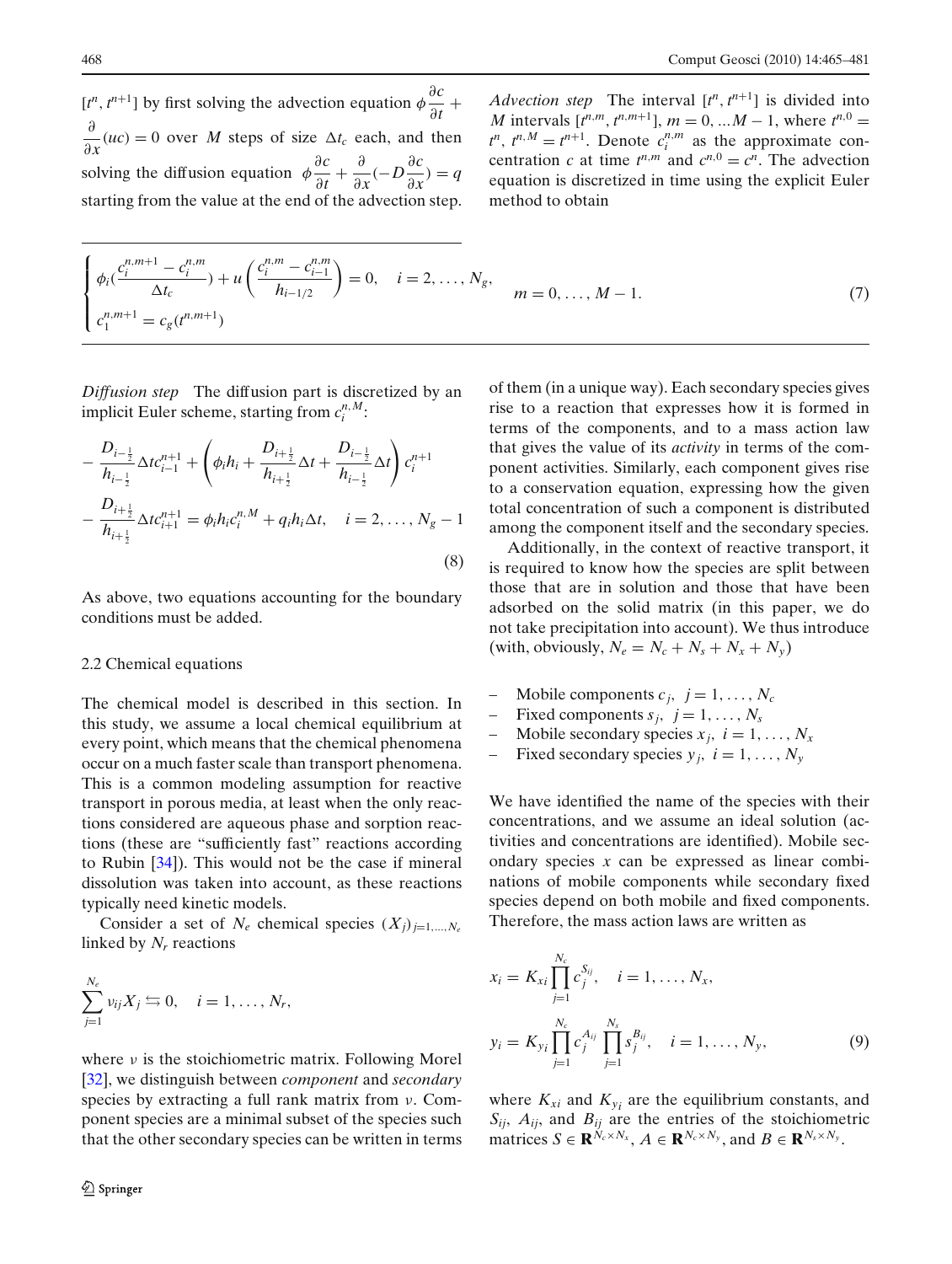<span id="page-4-0"></span>Mass conservation for each component is expressed in the form

$$
c + ST x + AT y = T, \quad s + BT y = W,
$$
\n(10)

where  $T_i$  is the total concentration of the mobile component *j* and  $W_i$  is the total concentration of the fixed component *j* (*T* and *W* are vectors of size  $N_c$  and  $N_s$ , respectively). In the case of ion exchange, the second mass conservation equation is simply  $B^T y = W$ , and *W* is the cationic exchange capacity of the porous matrix (see Appelo and Postma [\[2](#page-15-0)]). As will be seen later, in the context of coupled transport and chemistry,  $T_i$  is given by the transport model and *W* is constant. In a closed chemical system,  $T_j$  would be part of the data (total concentration of the components).

Due to the wildly different orders of magnitude of the concentrations that are commonly encountered, the chemical problem is reformulated by using as main unknowns the logarithms of the concentrations. This has the added advantage that concentrations are automatically positive, and has become the standard way to solve the problem [\[28](#page-16-0)]. An additional advantage has been pointed out by Samper et al. [\[41](#page-16-0)]: by taking the logarithms of the concentrations as unknowns, the Jacobian of the nonlinear system is symmetric, and with a proper choice of the component species, it can be shown to be diagonally dominant, and thus, nonsingular. The symmetry can also be seen in Eq. [16](#page-5-0) below. Let  $\log u$  be the vector with entries  $\log u_i$ , where  $u_i$  are the entries of vector *u*. Equation [9](#page-3-0) can then be rewritten as a linear system

$$
\log x = \log K_x + S \log c
$$
  

$$
\log y = \log K_y + A \log c + B \log s
$$
 (11)

The nonlinear system of Eqs. 10 and 11 forms what will be called the *chemical problem*. In the sequel, it will be assumed that this problem always has a (positive) solution (*c*,*s*), for all feasible values of the data *T* and *W*. This is true in our simplified setting because the chemical equilibrium problem is a consequence of the minimization of the Gibbs free energy, which can be shown to be convex in the absence of minerals (see [\[42](#page-16-0)]).

To solve the chemical problem, a variant of Newton's method is used. As is well known, Newton's method is not always convergent, unless the initial point is sufficiently close to the solution. However, and this is especially true in the context of a coupled code where the chemical problem will be solved repeatedly, it is essential to ensure that the solver "never" fails. We have found that using a globalized version of Newton's method (using a line search, cf. [\[23\]](#page-15-0)) was effective in making the algorithm converge from an arbitrary initial guess. In order to get a smaller system, the secondary concentrations are eliminated, and the system to be solved involves only  $lc = \log c \in \mathbf{R}^{N_c}$  and  $ls = \log s \in$  $\mathbf{R}^{N_s}$ . Define the function *H* :  $\mathbf{R}^{N_c+N_s} \rightarrow \mathbf{R}^{N_c+N_s}$  by

$$
H\begin{pmatrix}lc\\ls\end{pmatrix} = \begin{pmatrix} \exp(lc) + S^T \exp(\log K_x + Slc) + A^T \exp(\log K_y + Alc + Bls) \\ \exp(ls) + B^T \exp(\log K_y + Alc + Bls), \end{pmatrix}
$$
(12)

where the notation  $exp(v)$  for a vector v means the vector with elements  $exp(v_i)$ , then Eqs. 10 and 11 are equivalent to:

$$
H\begin{pmatrix}lc\\ls\end{pmatrix} = \begin{pmatrix}T\\W\end{pmatrix}.
$$
 (13)

This is the nonlinear system that is to be solved for *lc* and *ls*, given *T* and *W*. The secondary concentrations can then be computed from Eq. 11.

When solving the coupled problem, the distribution of the species between their mobile form and their fixed form will be needed. The individual concentrations must still be solved for, but they are intermediate quantities. Once the component concentrations have been computed as described in the previous paragraph,

one can compute for each species its mobile part *Cj* and its fixed part  $F_i$  by

$$
C = c + ST x, \tF = AT y.
$$
\t(14)

Note that, by definition, the relationship  $T = C + F$ holds.

In the formulation to be presented below, it will be convenient to represent the mapping from the vector of total concentrations to the vector of fixed concentrations. This mapping, denoted by  $\psi$ , is defined by first solving the chemical problem Eq. 13, then computing *F* by Eq. 14. More precisely,

$$
\psi: \quad \mathbf{R}^{Nc} \to \mathbf{R}^{Nc}
$$
\n
$$
T \mapsto \psi(T) = A^T y,\tag{15}
$$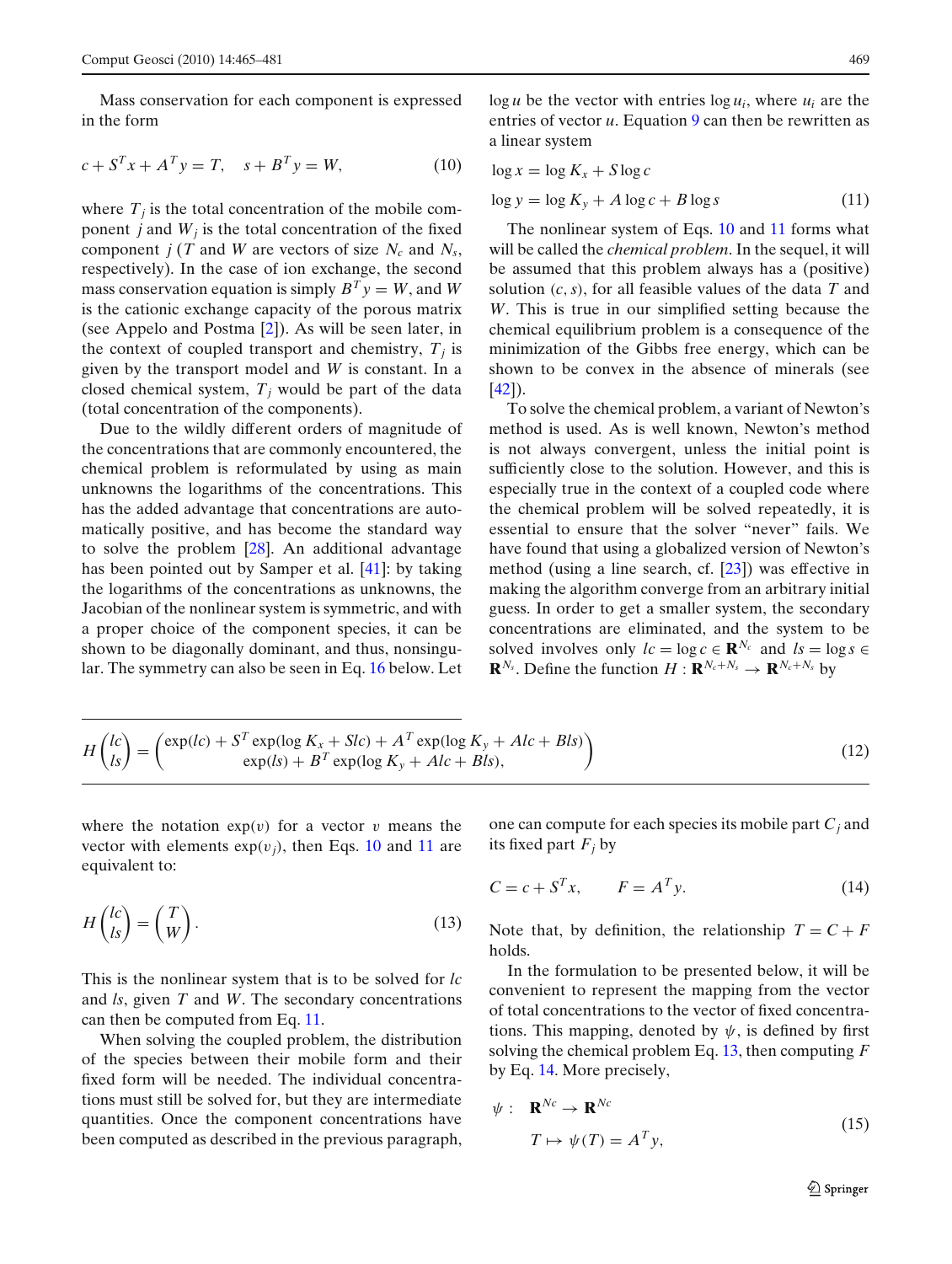<span id="page-5-0"></span>where Eq. [13](#page-4-0) is first solved for *lc* and *ls*, then *y* is computed by Eq. [11.](#page-4-0)

It is important to keep in mind that computing  $\psi(T)$ means solving the chemical system (plus some simple computations), as this will be the most expensive part when evaluating the residual of the coupled system (see Eq. [26](#page-8-0) in Section [3.2\)](#page-7-0).

As this will be useful later on, the computation of the Jacobian of  $\psi$  is outlined here. Assume  $\psi(T)$  itself has been computed, so that the nonlinear system Eq. [13](#page-4-0) has been solved. First, the Jacobian matrix of *H* should also be computed as part of the solution process. This is almost certainly needed for solving the chemical problem if Newton's method is used. Differentiating Eq. [12](#page-4-0) leads to:

$$
H'\begin{pmatrix} lc \\ ls \end{pmatrix} = \begin{pmatrix} diag(exp(lc)) & 0 \\ 0 & diag(exp(ls)) \end{pmatrix} + \begin{pmatrix} S^T A^T \\ 0 B^T \end{pmatrix} \begin{pmatrix} diag(x) & 0 \\ 0 & diag(y) \end{pmatrix} \begin{pmatrix} S & 0 \\ A & B \end{pmatrix},
$$
\n(16)

where diag( $v$ ) is the diagonal matrix with vector  $v$  along the diagonal. Then, by an application of the implicit function theorem (see for instance  $[35]$  $[35]$ ), and by differentiating Eq. [11,](#page-4-0) there comes

$$
\psi'(T) = A^T \operatorname{diag}(y) \left( A \ B \right) \left( H' \begin{pmatrix} lc \\ ls \end{pmatrix} \right)^{-1} \begin{pmatrix} I \\ 0 \end{pmatrix} . \tag{17}
$$

It should be stressed that the Jacobian of *H* is needed to computed the Jacobian of  $\psi$  (inverting it is straightforward, as this will usually be a small matrix). This may prove problematic in practice for several reasons. First, the chemical solver may not give access to the Jacobian, even if it is used internally. This is a limitation to the "black-box" approach. Second, for more realistic chemical models, including non-ideal chemistry, and taking minerals into account, computing the Jacobian may be much more difficult than the fairly simple computation outlined above. As a last resort, one could compute the Jacobian by finite differences, but it will be argued in Section [3.2](#page-7-0) that, for this particular problem, the analytical computation is more efficient.

## 2.3 Coupled transport and chemistry

The starting point for the coupled model is the following set of equations for the total, mobile, and fixed concentrations of each component

$$
\begin{cases}\n\phi \frac{\partial C_j}{\partial t} + \phi \frac{\partial F_j}{\partial t} + L(C_j) = 0 & j = 1, ..., N_c \\
\frac{\partial W_j}{\partial t} = 0, \quad j = 1, ..., N_s\n\end{cases}
$$
\n(18)

These equations can be derived from the individual conservation equations by standard algebraic manipulations, see, for instance, Yeh and Tripathi [\[46\]](#page-16-0). It is the formulation given in the benchmark definition [\[6](#page-15-0)], see also  $[11, 37]$  $[11, 37]$  $[11, 37]$ . The second equation is obvious, as  $W_i$  was taken as a constant (at each point in space).

Taking into account the relation  $T_j = C_j + F_j$ ,  $j =$ 1,..., *Nc* noted above, the first equation of the system is equivalent to

$$
\phi \frac{\partial T_j}{\partial t} + L(C_j) = 0 \quad j = 1, ..., N_c,
$$
\n(19)

where  $T_j$  is the total concentration,  $C_j$  is the total mobile concentration, and  $F_j$  is the total fixed concentration for component *j*.

From now on, *L* will denote the discretized transport operator, as defined in Eq. [6.](#page-2-0) Each unknown concentration depends on both the grid point index and the chemical species index. We will use a notation inspired from Matlab. For a concentration  $u_{ii}$ , where  $i \in [1, N_g]$ represents the spatial index and  $j \in [1, N_c]$  represents the chemical index, we shall denote by

- $u_{i,j}$  the column vector of concentrations of species *j* at all grid points
- $u_{i,:}$  the row vector of concentrations of all chemical species in grid cell *xi*

The unknowns will be numbered first by chemical species, then by grid points. Thus, all the unknowns for a single grid point are numbered contiguously.

The coupled problem is obtained by putting together Eq. 19 above with the definition of the chemical solution operator  $\psi$ , defined in Eq. [15](#page-4-0) (the subscript *T* denotes transposition):

$$
\begin{cases}\nM\frac{\partial C_{:,j}}{\partial t} + M\frac{\partial F_{:,j}}{\partial t} + L(C_{:,j}) = g_{:,j} & j = 1, ..., N_c \\
T_{ij} = C_{ij} + F_{ij}, & i = 1, ..., N_g, j = 1, ..., N_c \\
F_{i,:} = \psi(T_{i,:}^T)^T, & i = 1, ..., N_g\n\end{cases}
$$
\n(20)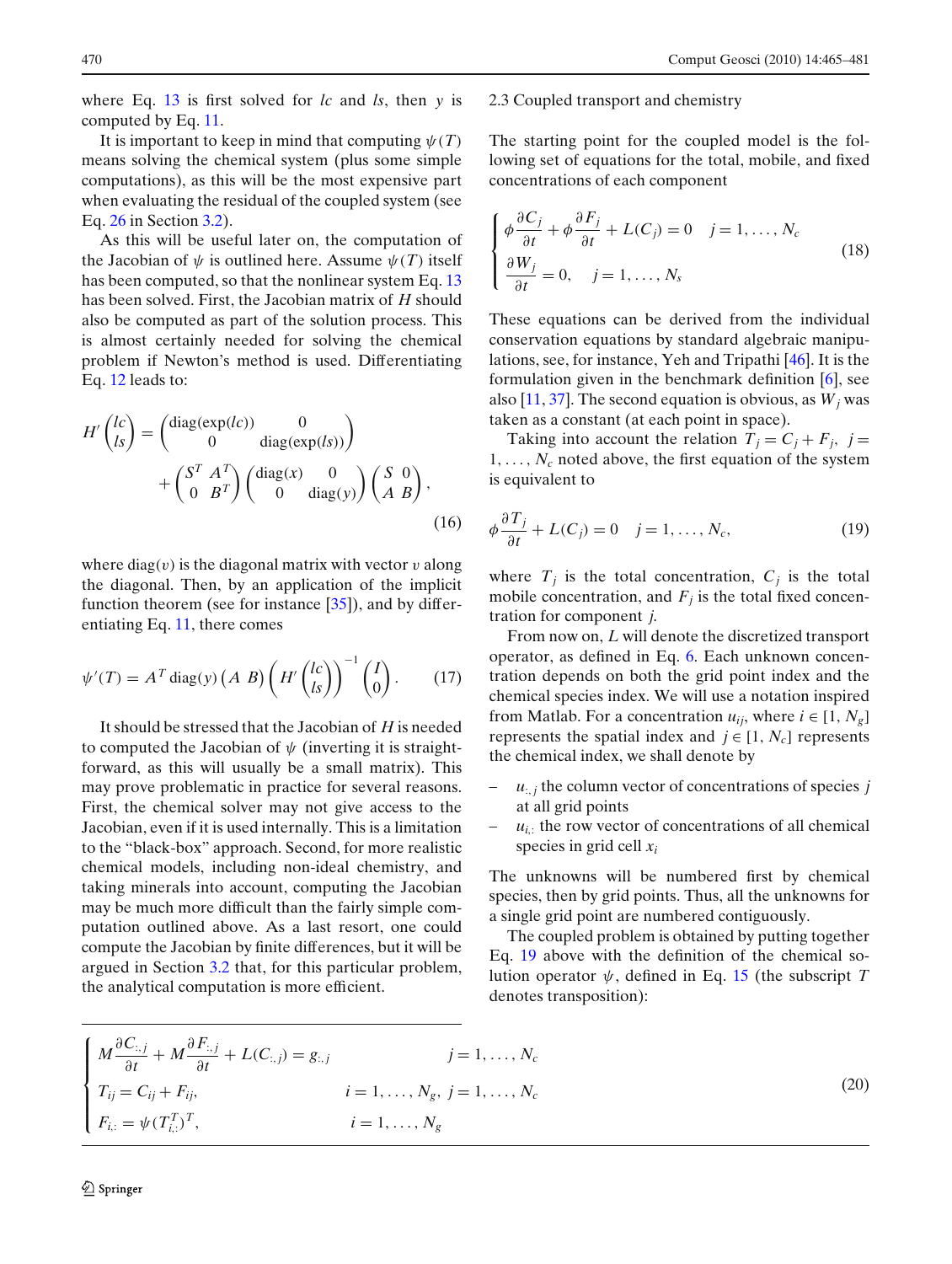<span id="page-6-0"></span>This system is then discretized in time to obtain the fully discrete coupled nonlinear system. In this work, we restrict to a simple backward Euler scheme with constant step size, noting that other, more sophisticated strategies are obviously possible (in particular, an adaptive step-size is essential for efficiency). Denoting time indexes by a superscript, the following system is obtained

$$
\begin{cases}\nM \frac{C_{:,j}^{n+1} - C_{:,j}^{n}}{\Delta t} + M \frac{F_{:,j}^{n+1} - F_{:,j}^{n}}{\Delta t} + L(C_{:,j}^{n+1}) = g_{:,j} & j = 1, ..., N_c \\
T_{ij}^{n+1} = C_{ij}^{n+1} + F_{ij}^{n+1} & i = 1, ..., N_g, j = 1, ..., N_c \\
F_{i,:}^{n+1} = \psi((T_{i,:}^{n+1})^T)^T & i = 1, ..., N_g\n\end{cases}
$$
\n(21)

This is the system to be solved at each time step.

#### **3 Formulation and coupling algorithms**

The formulation of reactive transport seen above gives rise to a large system of nonlinear equations. For complex problems, its solution will require a large amount of computer time, which makes it important to choose an appropriate method. In this section, several formulations and approaches that have appeared in the literature will be reviewed.

Thanks to the relationship  $T = C + F$ , it is easy to eliminate one of the three variables, and this leads to different formulations for the coupled problem, depending on which variables are kept in the transport equation. We keep the system continuous in time, as it makes the notation somewhat lighter, but the same manipulations can obviously be done at the discrete level too.

According to Saaltink et al. [\[37](#page-16-0)], see also Salignac [\[40](#page-16-0)], one can derive three main formulations from the system given in Eq. [20:](#page-5-0)

– Formulation (TC) where *T* is the principal variable and *C* is the transported variable

$$
M\frac{\partial T_{:j}}{\partial t} + L(C_{:j}) = g_{:j}
$$
 (22)

This is the formulation used by Erhel et al. in  $[9, 11]$  $[9, 11]$  $[9, 11]$  $[9, 11]$ , as it lends itself best to a DAE-type algorithm. It is not convenient for our purpose, as the transport equation then involves both *T* and *C*, and is thus not easily used with an existing transport solver.

– Formulation (TT) where *T* is the principal variable and *T* is the transported variable

$$
M\frac{\partial T_{:j}}{\partial t} + L(T_{:j}) + L(F_{:j}) = g_{:j}
$$
 (23)

This seems to be the least satisfactory formulation, as the transport operates on the fixed species, and for this reason, it will not be considered further.

– Formulation (CC) where *C* is the principal variable and *C* is the transported variable

$$
M\frac{\partial C_{:j}}{\partial t} + M\frac{\partial F_{:j}}{\partial t} + L(C_{:j}) = g_{:j}
$$
 (24)

This is formulation 4 in Saaltink et al. [\[37\]](#page-16-0), and is the formulation chosen below. It has been reported that this formulation is the least suitable for use in an operator split algorithm because *C* and *F* are used at different time levels (to compute the data for the chemical problem). When this formulation is used in a global method, this should not matter as much, as the iterations are run to convergence, and both values should eventually get close to their limits.

Formulation (CC) will be used in the rest of the paper because it takes the form of a standard transport operator, with a source term coming from the chemical part. Its structure is closely related to the system describing single-species transport with sorption, as seen, for instance, in  $[16]$  or  $[21]$ , with the main differences that the unknown is a vector of concentration and mostly that what plays the role of the sorption isotherm is the implicitly defined function  $\Psi$  introduced in Eq. [15.](#page-4-0)

# 3.1 Review of former approaches

At each time step, the system given by Eq. 21 (one transport equation for each component and one chemical system for each grid point) forms a large nonlinear system, whose size is the number of components times the number of grid points. This system has traditionally been solved by a sequential two-step approach,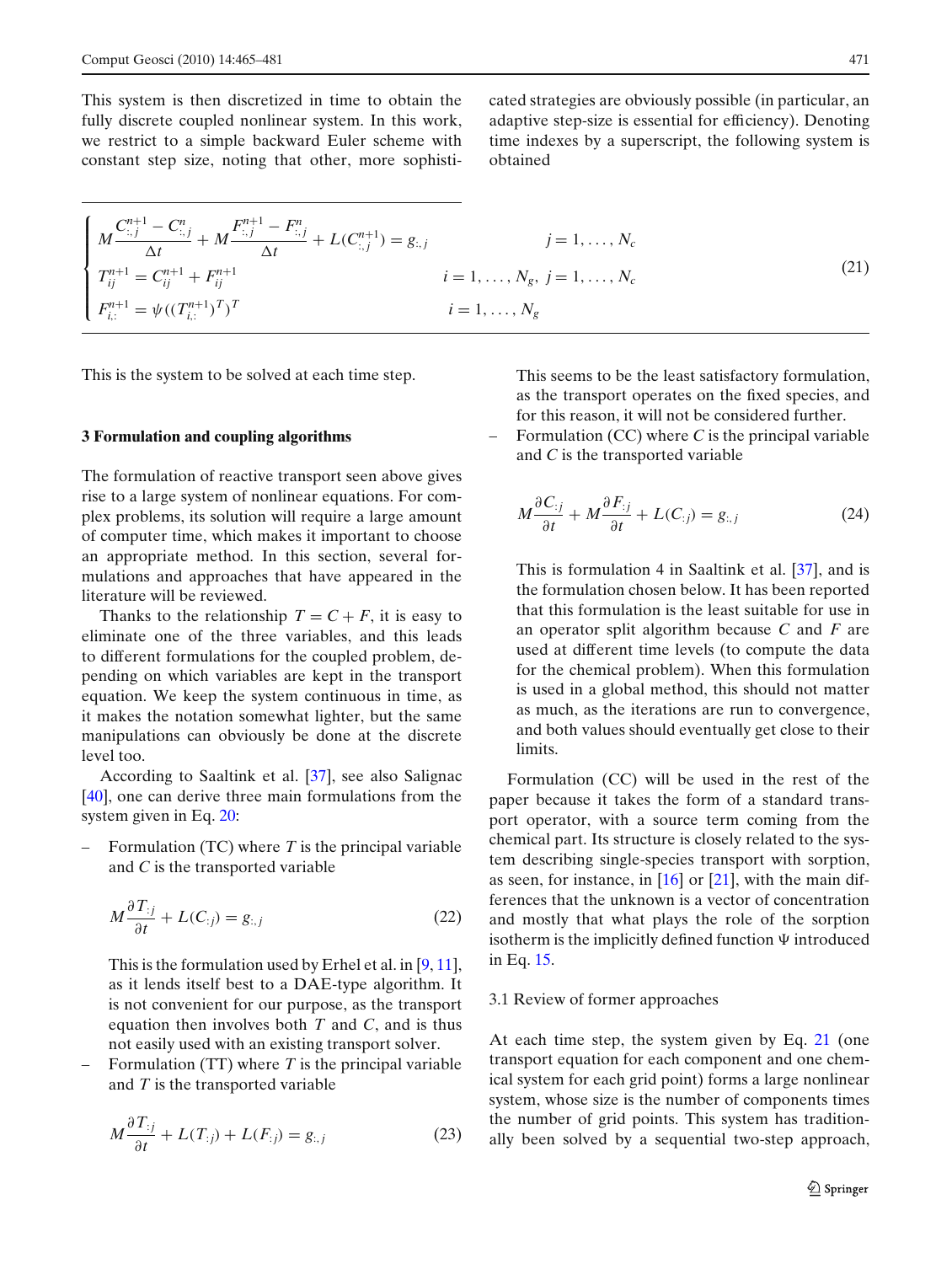<span id="page-7-0"></span>as reviewed below (cf. [\[46](#page-16-0)]). However, this method suffers from several defects: it may severely restrict the step size to ensure convergence, and if used noniteratively, it is only first order in time, which may introduce additional errors (cf. [\[4\]](#page-15-0)). Due to its quadratic convergence rate, Newton's method would be an ideal candidate for solving the system. On the other hand, a practical difficulty has to be reckoned with: Newton's method requires the solution of a linear system with the Jacobian matrix at each iteration step. In realistic situations, it will not be possible to store, much less factor, the Jacobian matrix. As will be seen in Section 3.2, this difficulty can be overcome by resorting to an iterative method for solving the linear system.

# *3.1.1 Sequential approach*

The sequential approach consists of separately solving the chemical equations and the transport equations. The method has been used in numerous papers: see, for instance, [\[46\]](#page-16-0), and also [\[4,](#page-15-0) [21,](#page-15-0) [29](#page-16-0), [37](#page-16-0)], or [\[30](#page-16-0)]. At each iteration, a transport equation for each component is solved first, with a source term given by the (change in) fixed concentration at the previous iteration. This total mobile concentration will be added to a total fixed concentration computed in the previous iteration, to obtain the total used as data for solving a chemical problem at each grid point. These steps are then iterated until convergence.

In the geochemical literature, this is known as an operator-splitting approach (usually called standard iterative approach, or SIA), but it is more properly a block Gauss–Seidel method on the coupled system, as each subsystem is solved alternatively. The method is quite appealing, as it is easy to implement starting from separate transport and chemistry codes, and can provide good accuracy if implemented carefully, as shown in the references above. As will be seen below, these advantages can be retained in the Newton–Krylov framework.

The standard non-iterative approach (SNIA) is the case where only one iteration of the method is carried out at each time step. In that case, splitting errors can become important, and the method is not really suitable for difficult problems.

The SIA approach does not suffer from splitting errors if the tolerance is small enough, but it may require a small time step to obtain convergence in the case of stiff problems. The main drawback of the method is thus that the size of the time step is used to control convergence, and not based on the physical character of the solution.

#### *3.1.2 Direct substitution approach*

As computing power increased, it was recognized that the operator splitting methods of the previous sections could not satisfactorily handle difficult problems, and more tightly coupled methods came to more widespread use.

The direct substitution approach method consists in solving for the individual concentrations of the components, that is *substituting* Eqs. [10–11](#page-4-0) in Eq. [1](#page-1-0) (this can be done explicitly, as in Hammond et al. [\[17](#page-15-0)], or implicitly, as in Kräutle et al. [\[25,](#page-15-0) [26](#page-16-0)] or Saaltink et al. [\[37](#page-16-0)]). It is also possible to reformulate the problem as a differential algebraic system (DAE), and to take advantage of the high-quality software available for such problems, as in Erhel et al. [\[10](#page-15-0), [11](#page-15-0)], or [\[8\]](#page-15-0). A highperformance parallel implementation is described by Hammond et al. [\[17\]](#page-15-0), using a Jacobian-free Newton– Krylov method (see Section 3.2).

The main advantages of this approach are to avoid the errors caused by the separation of operators, and to allow fast convergence independently of the time step, but its principal drawback is the need to form and to store the Jacobian matrix especially for a large problem. Moreover, sometimes, it may be difficult to calculate the exact derivatives for geochemical processes especially when precipitation phenomena or kinetic reactions are taken into account.

The size of the system can be made smaller by means of a reduction method, cf. Kräutle et al. [\[25](#page-15-0), [26\]](#page-16-0), and [\[18](#page-15-0)]. The reduction method makes a change of variables in the chemical system, so that a set of decoupled transport equations is first solved, leaving a smaller nonlinear system, that is still solved with Newton's method.

# 3.2 A Newton–Krylov-based fully coupled method

As was already mentioned in the previous section, Hammond et al. [\[17](#page-15-0)] have used a Newton–Krylov method for solving the system obtained from the DSA approach. Substituting the chemical equations in the transport operator is the most straightforward way of formulating the coupled problem but leads to a system where chemistry and transport terms are mixed, and makes it virtually impossible to separate the transport and chemistry modules. However, this separation is seen as one of the important advantages of the operator splitting approaches.

By coupling the formulation given in Section [2.3](#page-5-0) with the Newton–Krylov framework, a strongly coupled method that can be implemented by keeping transport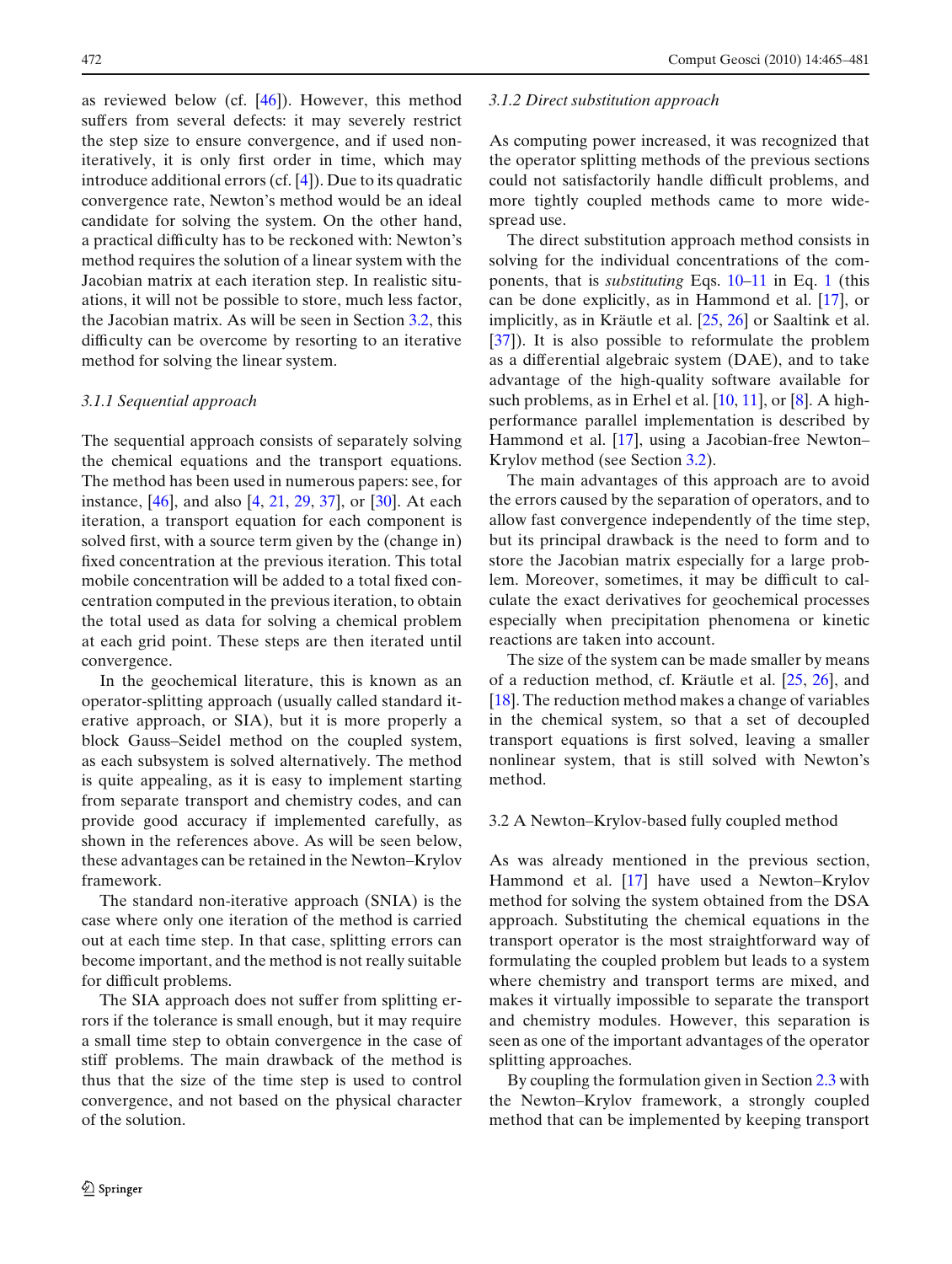<span id="page-8-0"></span>and chemistry separate is obtained. Thus, the chemical equations are not directly substituted in the transport equation, but the function  $\psi$  introduced previously in Eq. [15](#page-4-0) is used to represent the effect of chemistry. Different formulations could be adopted depending on the choice of unknowns (refer back to Section [3\)](#page-6-0). In this work, both the total mobile and fixed concentrations, and also the total concentrations (though they could easily be eliminated), are chosen as main unknowns.

Even though this method may be more expensive than the methods based on DSA, its main advantage is to make it possible to treat chemistry as a blackbox, even in the Newton–Krylov context. This may be important, as chemical simulators are becoming increasingly sophisticated.

Recall (Eq. [21\)](#page-6-0) that the nonlinear system to be solved at each time step is

$$
\begin{cases}\n(M + \Delta t L) C_{:,j}^{n+1} + M F_{:,j}^{n+1} - b_{:,j}^{n} = 0, & j = 1, ..., N_c \\
T^{n+1} - C^{n+1} - F^{n+1} = 0, & \text{,} \\
F_{i,:}^{n+1} - \psi \left( (T_{i,:}^{n+1})^T \right)^T = 0, & i = 1, ..., N_g\n\end{cases}
$$
\n(25)

where  $b_{:,j}^n = MC_{:,j}^n + \Delta t g_{:,j}^{n+1} + M \Delta t F_{:,j}^n$  is known. Denoting by  $G : \mathbf{R}^{3N_cN_g} \to \mathbf{R}^{3N_cN_g}$  the function

$$
G\begin{pmatrix} C \\ T \\ F \end{pmatrix} = \begin{pmatrix} \left( (M + \Delta t L)C_{:,j} + MF_{:,j} - b_{:,j}^n \right)_{j \in [1,N_c]} \\ T - C - F \\ \left( F_{i,:} - \psi \left( (T_{i,:})^T \right)^T \right)_{i \in [1,N_g]} \end{pmatrix},
$$
\n(26)

the nonlinear problem to be solved at each time step is  $G(Z) = 0$ , where *Z* denotes the vector  $\sqrt{2}$ *C<sup>n</sup>*+<sup>1</sup>  $\setminus$ 

 $\left( \begin{array}{c} T^{n+1} \\ E^{n+1} \end{array} \right)$ . *F<sup>n</sup>*+<sup>1</sup>

Recall that, at each step of the "pure" form of Newton's method for solving  $G(Z) = 0$ , one should compute the Jacobian matrix  $J = G'(Z^k)$ , solve the linear system (usually by Gaussian elimination)

$$
J \delta Z = -G(Z^k),\tag{27}
$$

and then set  $Z^{k+1} = Z^k + \delta Z$ . In practice, one should use some form of globalization procedure in order to ensure convergence from an arbitrary starting point. If a line search is used, the last step should be replaced by  $Z^{k+1} = Z^k + \lambda \delta Z$ , where  $\lambda$  is determined by the line search procedure.

The main drawback of the method for large-scale problems is again the need to form, and then factor, the Jacobian matrix. For coupled problems such as the one studied in this paper, there is the additional difficulty of simply computing the Jacobian: the numerical methods for transport and chemistry are quite different, and it is even possible that the simulation codes have been written by different groups.

The Newton–Krylov method (see [\[23](#page-15-0), [24\]](#page-15-0), and [\[17](#page-15-0)], to which our work is closely related) is a variant of Newton's method where the linear system that arises at each step of Newton's method is solved by an *iterative* method (of Krylov type). The main advantage of this type of method is that the full Jacobian is not needed; one just needs to be able to compute the product of the Jacobian with a vector. As this is a directional derivative, this leads to the Jacobian free methods, where this product is approximated by finite differences. However, for some problems, it may be possible to compute the needed directional derivative exactly. As will be seen below, this is the case for our coupled problem, provided the Jacobian of the chemical problem can be computed. This is both cheaper and more accurate.

The main contribution of this paper is to show that the formulation given above lends itself to an implementation of Newton's method that allows to keep the two codes separate. This is in keeping with thte philosophy set forth in the review paper by Knoll and Keyes [\[24\]](#page-15-0) that a Newton–Krylov solver can often be made by wrapping a classical split-step solver. This is what is being done here, as the formulation to which the Newton–Krylov method is applied is the one used for operator splitting. Additionally, it will be shown below that the Jacobian may even be formed in block form, provided the individual codes provide their Jacobians (this is obviously easier for transport than for chemistry), and this obviously carries over to the Jacobianvector product.

At this point, it is appropriate to add a few comments on the size of the problems envisioned. The examples used in this work are small-scale, one-dimensional problems. They can hardly be called large. On the other hand, we believe they are representative of the problems that will be encountered in more realistic applications. For such problems, in two or three space dimensions, involving tens or hundreds of thousands of grid points and several tens of chemical species, the nonlinear system will indeed be very large, and a method like that of Hammond et al. [\[17](#page-15-0)], or like the method presented in this section, will be necessary.

A Krylov subspace method (see, for instance, [\[23](#page-15-0)]) is used to approximately solve the linear system in Eq. 27. The linear iterates are drawn from the Krylov subspace,  $K_j = \text{span}\{r_0, Jr_0, J^2r_0, \ldots, J^{j-1}r_0\}$ . In the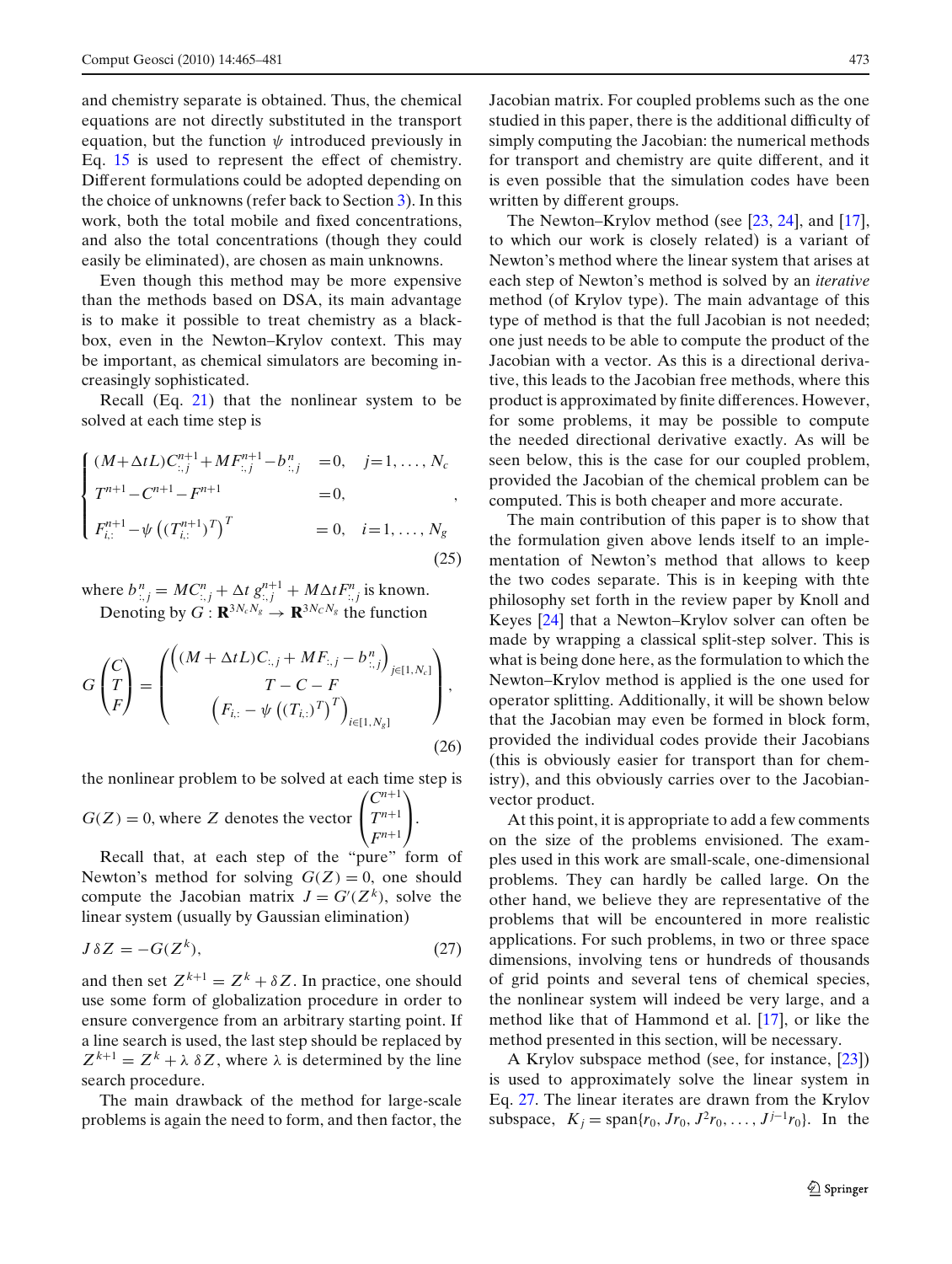<span id="page-9-0"></span>GMRES method (see [\[36\]](#page-16-0)), the iterates are defined to minimize the residual  $||J\delta Z_j + G(Z)||_2$  over  $K_j$ . Other methods, such as Bi-CGSTAB [\[44\]](#page-16-0) or QMR [\[15](#page-15-0)] could be used as well.

As the linear system is not solved exactly, the convergence theory for Newton's method does not apply directly. However, the theory has been extended by Dembo et al. [\[7](#page-15-0)] to the class of inexact Newton methods, of which the Newton–Krylov methods are representatives. The main consequences of this analysis are summarized below.

An important issue in such methods is the stopping criterion for the inner linear iteration. A stopping criterion of the form

$$
||J\delta Z + G(Z^k)|| \le \eta_k ||G(Z^k)|| \tag{28}
$$

in this context, as the initial iterate is usually 0. The choice of the *forcing term*  $\eta_k$  should strike a balance between two conflicting goals:

- Keep the (local) convergence of Newton's methods.
- Avoid over-solving, which is taking too many linear iterations when still far away from the nonlinear solution.

The first goal will tend to require a small value for  $\eta_k$ , while the second one obviously tends to make  $\eta_k$ larger. It has been shown (see theorem 6.1.4 in  $[23]$ ) that, provided  $\eta_k$  is bounded away from 1, the inexact Newton's method will converge, and that superlinear convergence obtains if  $\eta_k$  goes to zero faster than  $\|G(Z^k)\|$ . Based on this result, the strategy proposed by Kelley in [\[23\]](#page-15-0) (after the choice in [\[12](#page-15-0)]) computes  $\eta_k$ as

$$
\eta_k = \gamma \, \|G(Z_k)\|^2 / \|G(Z_{k-1})\|^2,\tag{29}
$$

where  $\gamma \in [0, 1]$  is a parameter (the value suggested in [\[23](#page-15-0)] is  $\gamma = 0.9$ ). Safeguards are added to this choice in order to prevent  $\eta_k$  from becoming too close to 1, or too small. It is also necessary to globalize the algorithm, and this can be done using a line search, just as in the classical Newton's method.

The other main practical advantage of the Newton– Krylov methods is that they do not require forming the Jacobian matrix. All that is needed is the ability to compute the product of the Jacobian matrix by an arbitrary vector, in order to enlarge the Krylov subspace. This matrix–vector product can be interpreted as a directional derivative. This means that, for complex functions, *G*, it may not be necessary to compute the Jacobian, at the cost of one extra evaluation of the function itself. It turns out, however, that in our case, this trade-off is not advantageous. Indeed, it is well known that the most expensive part of the evaluation of *G* is the solution of the chemical problem at each grid point. On the other hand, it was shown above that computing the Jacobian of  $\psi$  is actually cheaper than computing  $\psi$  itself (once  $\psi$  has already been computed), as it only involves the solution of a linear system (see Eq. [17\)](#page-5-0), whereas computing  $\psi$  itself requires the solution of a nonlinear system.

It will now be shown how the method can be implemented, given modules for transport and chemistry. The first ingredient needed is the computation of the residual, which is evaluating the function *G* defined in Eq. [26.](#page-8-0) Given a vector  $Z = \begin{pmatrix} C \\ T \\ F \end{pmatrix}$  , *Z* is first split into its three components, and each sub-vector is regarded as a  $N_g \times N_c$  matrix, as in Section [2.3.](#page-5-0) Then,  $G(Z)$  is computed by block:

- For the transport block, the transport operator is applied to each species  $C_{:,j}$ , with a source term given by  $-M \frac{F_{:,j} - F_{:,j}^n}{\Delta t}$ , for  $j = 1, ..., N_c$  (*F<sup>n</sup>* denotes *F* at the previous time step).
- The second block is the trivial computation  $T -$ *C* − *F*.
- The third block is the solution of the chemical problem at each grid point:  $F_{:i} - \psi(T_{i,:})$ , for  $i =$ 1,..., *Ng*.

This shows that the first block will only need transport related-quantities, whereas the third block will only call chemistry-related ones. Actually, these are the same computations that would be needed for implementing an operator-splitting method.

As far as the Jacobian matrix–vector product is concerned, and using the computation in Section [2.2,](#page-3-0) the action of the Jacobian on a vector  $v = \begin{pmatrix} v_C \\ v_T \end{pmatrix}$  (that is the directional derivative of *G* in the direction of the vector v) can be computed as

$$
J\begin{pmatrix} v_C \\ v_T \\ v_F \end{pmatrix} = \begin{pmatrix} ((M + \Delta t L)v_{C:,j} + Mv_{F:,j})_{j \in [1,N_c]} \\ -v_C + v_T - v_F \\ (v_{Fi,:} - v_{Ti,:}(\psi'(T_{i,:}^T))^T)_{i \in [1,n_x]} \end{pmatrix}.
$$
 (30)

Even though it is not used as such in this work, it is valuable to examine the structure of the Jacobian. As the previous computation shows, the Jacobian also has a natural block structure. Recall that the unknowns are numbered by species at each point in space. Then, the block corresponding to the action of *L* can be written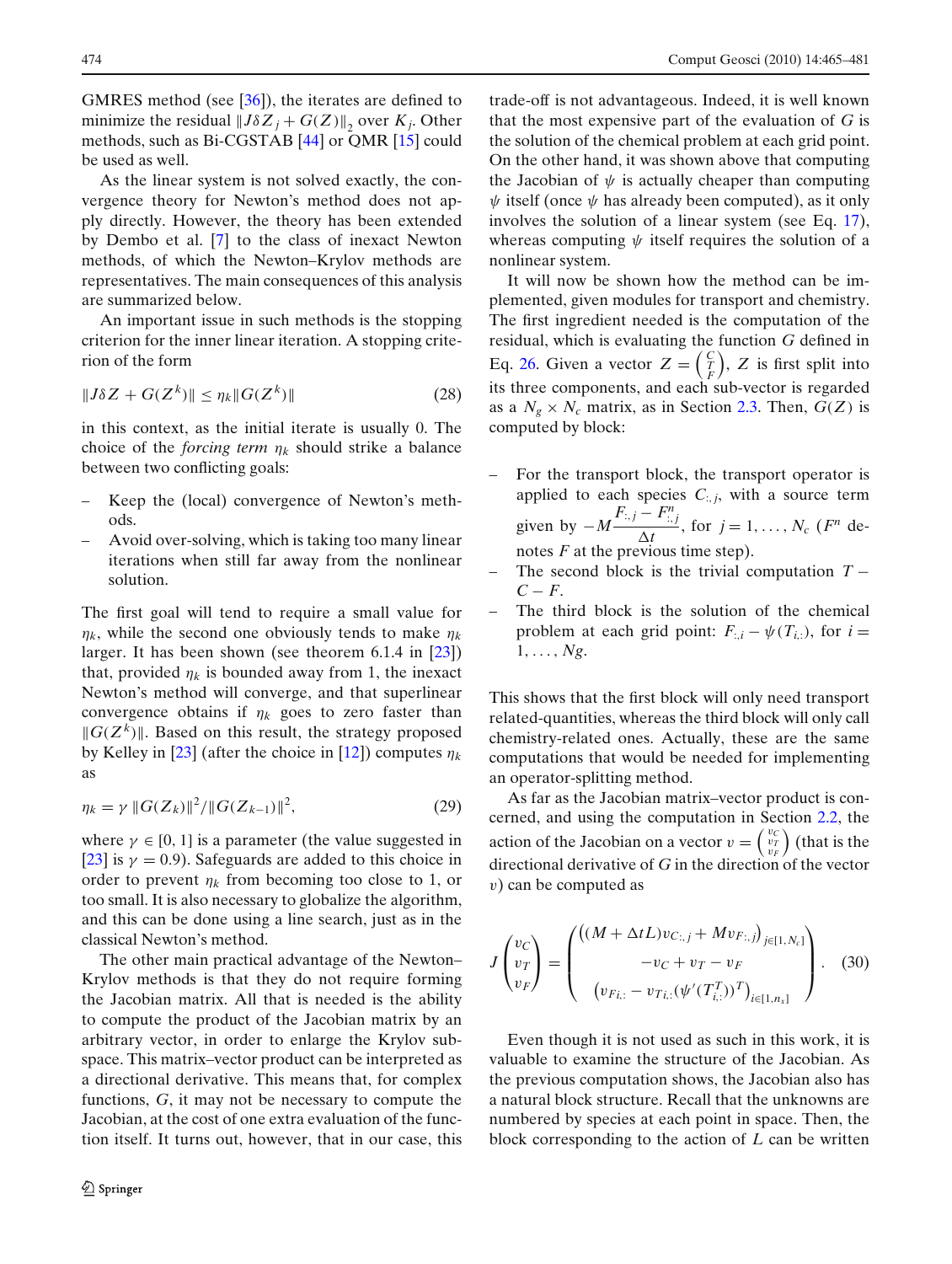<span id="page-10-0"></span>

**Fig. 1** The block structure of the Jacobian matrix

using the Kronecker product (see for instance [\[19\]](#page-15-0)) as  $A = (M + \Delta t L) \otimes I$ . Then, the Jacobian matrix is

$$
J = \begin{pmatrix} A & 0 & M \\ -I & I & -I \\ 0 & -\Psi'(T^T) & I \end{pmatrix},
$$
 (31)

where  $\Psi'(T) = \text{diag}(\psi'(T_{1,:}^T), \dots, \psi'(T_{N_g,:}^T)$  is the Jacobian of  $\psi$ , and for each  $i = 1, ..., N_g$ ,  $\psi'(T_{i,:}^T)$  is a small  $N_c$ -by- $N_c$  block. The structure of the Jacobian is illustrated in Fig. 1, for the case  $N_g = 10$ ,  $N_c = 3$ . It is a  $3 \times 3$  block matrix, each bock being of size  $N_g \times N_c$ . We can clearly see the different parts of the Jacobian: the transport part in the upper left corner has three diagonals corresponding to the Kronecker product structure (remember that *L* is tridiagonal), and the chemistry part at the bottom has ten  $3 \times 3$  blocks.

It would, in principle, be possible to compute and store the Jacobian matrix according to Eq. 31 as a sparse matrix, and to compute the matrix–vector product using a general-purpose routine. The advantage of the method given in Eq.  $30$  is that the structure of the Jacobian is fully exploited, which leads to a much more economical computation.

# **4 Numerical results**

# 4.1 Ion exchange

The following example of advective transport in the presence of cation exchangers is adopted as a first test case comparison of both approaches. The example is used in the documentation of PHREEQC-2 [\[33\]](#page-16-0) as Example 11. The one-dimensional simulation problem describes a column experiment where the chemical

**Table 1** Physical parameters

| Darcy velocity         | $2.7810^{-6}$ m/s               |
|------------------------|---------------------------------|
| Diffusion coefficient  | $5.5610^{-9}$ m <sup>2</sup> /s |
| Length of column       | 0.08 <sub>m</sub>               |
| Mesh size              | $0.0002 \; \mathrm{m}$          |
| Duration of experiment | 1 day                           |
| Time step              | 720 s                           |

composition of the effluent from a column containing a cation exchanger is simulated. Initially, the column contains a sodium–potassium–nitrate solution in equilibrium with the cation exchanger. The column is then flushed with three pore volumes of calcium chloride solution, so that an equilibrium state with calcium and chloride is reached. Calcium, potassium, and sodium react to equilibrium with the exchanger at all times. The flow and transport parameters used for this example are presented in Table 1, and the initial and injected concentrations are listed in Table 2. The cationic exchange capacity for the exchanger is 1.1 mmol/l.

The chemical reactions for this example are:

$$
Na^{+} + X^{-} \rightleftharpoons NaX
$$

$$
K^{+} + X^{-} \rightleftharpoons KX
$$

$$
\frac{1}{2}Ca^{2+} + X^{-} \rightleftharpoons \frac{1}{2}CaX_{2},
$$

with NaX, KX, and Ca $X_2$  as (sorbed) complexes, and *X* indicates an exchange site with charge  $-1$ .

#### *4.1.1 Comparison with PhreeqC*

Figure [2](#page-11-0) shows elution curves, which is the evolution of the concentration of the various species at the end of the column, as a function of time. The sorbed potassium and sodium ions are successively replaced by calcium. Because potassium exchanges more strongly than sodium (as indicated by a larger value of log *K* in the exchange reaction), sodium is released first, followed by potassium. Finally, when the entire concentration has been released, the concentration of calcium increases to its steady-state value, the potassium is displaced from the exchanger, and the concentration in solution increases to balance the Cl<sup>−</sup> concentration.

**Table 2** Initial and injected concentrations

| Component | $C_{\text{init}}$ | $C_{\text{inflow}}$ |
|-----------|-------------------|---------------------|
| Ca        |                   | $0.610^{-3}$        |
| Cl        |                   | $1.210^{-3}$        |
| K         | $2.010^{-4}$      |                     |
| Na        | $1.010^{-3}$      |                     |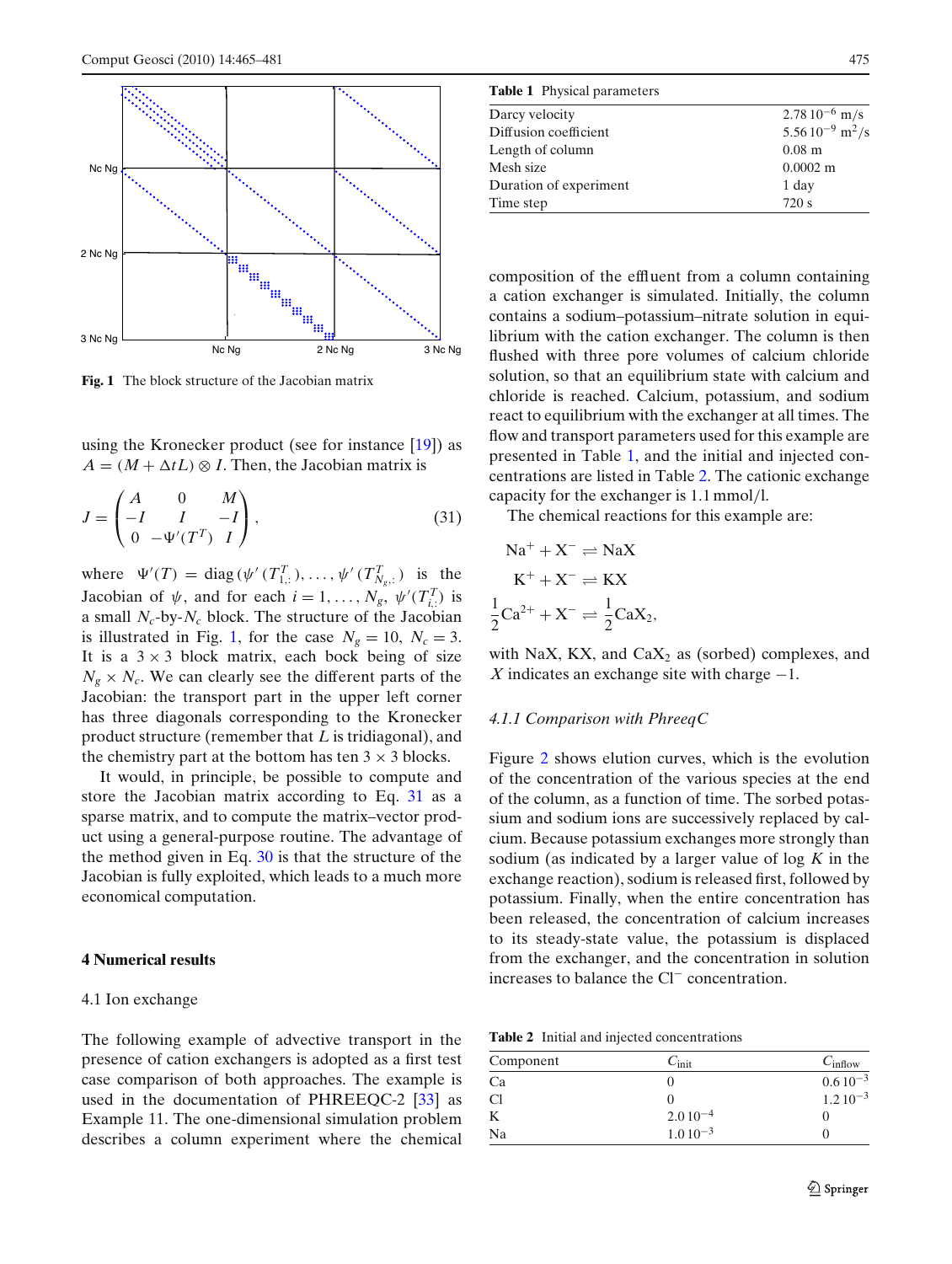<span id="page-11-0"></span>

**Fig. 2** Elution curves (concentrations at the end of the column) vs time, for the problem of Section [4.1.](#page-10-0) *Left*: global method, *right*: PhreeqC reference

Both the sequential method and the global method described in Section [3.2](#page-7-0) have been applied to the test case described in Section [4.1.](#page-10-0) Both the computational demands and the accuracy of the solutions will be compared.

As can be seen in Fig. 2, the results obtained are close to those computed by PhreeqC. One can still see differences both in the location and amplitude of the peak in potassium concentration, and in the region where the three curves cross. These results are also comparable to those obtained by Xu et al. [\[45\]](#page-16-0).



**Fig. 3** Computing time for three methods applied to the ion exchange of Section [4.1](#page-10-0)

#### *4.1.2 Performance of the method*

The CPU times for the iterative splitting, non-iterative splitting, and global approaches are compared in Fig. 3. The CPU time required for each method is plotted vs the number of the nodes of the grid. As expected, it can be seen that the non-iterative method requires much less CPU time than the iterative methods. On the other hand, the global approach described in the paper requires less time than the iterative splitting, at least for the simple chemical system considered here.

For a single time step, the iterative splitting approach requires between 20 and 27 iterations on average. The number of fixed-point iterations increases with the number of nodes in the grid. On the other hand, the number of Newton iterations for the Newton–Krylov method is less than six, independent of the number of nodes. The number of Krylov iterations for each Newton step, however, does increase with the number of nodes. We go back to this issue in Subsection [4.2.1.](#page-14-0)

## 4.2 The 1D "easy" MoMaS benchmark

The global and the splitting approaches will now be applied to the 1D easy GDR Momas Benchmark, as described in the introductory paper to this special issue  $[6]$  $[6]$ , see also the original description in  $[5]$  $[5]$ . Let us just recall that the model is a one-dimensional column, made of two different media: the part in the middle is less conductive but more reactive than the surrounding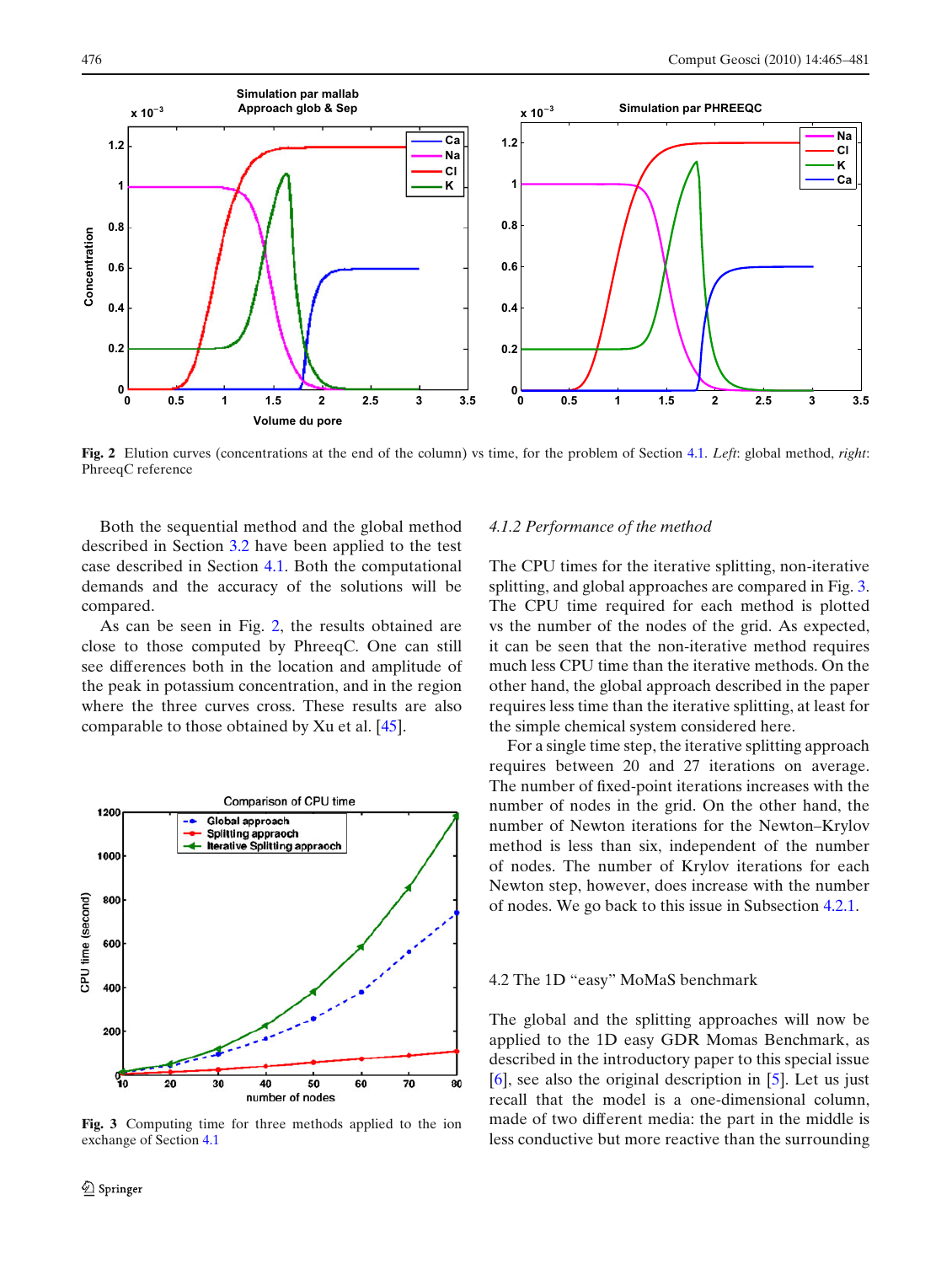

**Fig. 4** Concentration of all components at times  $t = 10$  (a) and  $t = 50$  (b), for various mesh resolutions

medium. The chemical system has five components (four mobile components and a fixed component), and seven secondary species. The equilibrium constants vary over 50 orders of magnitude, and the stoichiometric coefficients can be as large as four, making the problem highly non-linear.

First, results showing the evolution of the component species at various times, and using several spatial and temporal resolutions, are shown in Fig. 4a. The left figure is at time  $t = 10$ , the right one at  $t = 50$ . As expected, the concentrations remain almost constant in the middle (reactive) region. Meshes with 220, 440, 660, and 880 points have been used, and in each case, the time step is chosen as 0.9 times the limit fixed by the CFL condition. For these early times, the dependence on the mesh is not very strong. Elution curves (concentrations at the end of the column as functions of time) are shown in Fig. 5, first for *t* going from 0 to 400 (Fig. 5a), then for *t* going from 4,900 to 5,300 (Fig. 5b). The elution curves show that the correct limiting behavior is reached before the leaching phase begins.



**Fig. 5** Concentration of the components X1 and X4 at the end of the column  $(x = 2.1)$  as a function of time. **a**  $t = 0$  to  $t = 400$ . **b**  $t = 4,900$  to  $t = 5,300$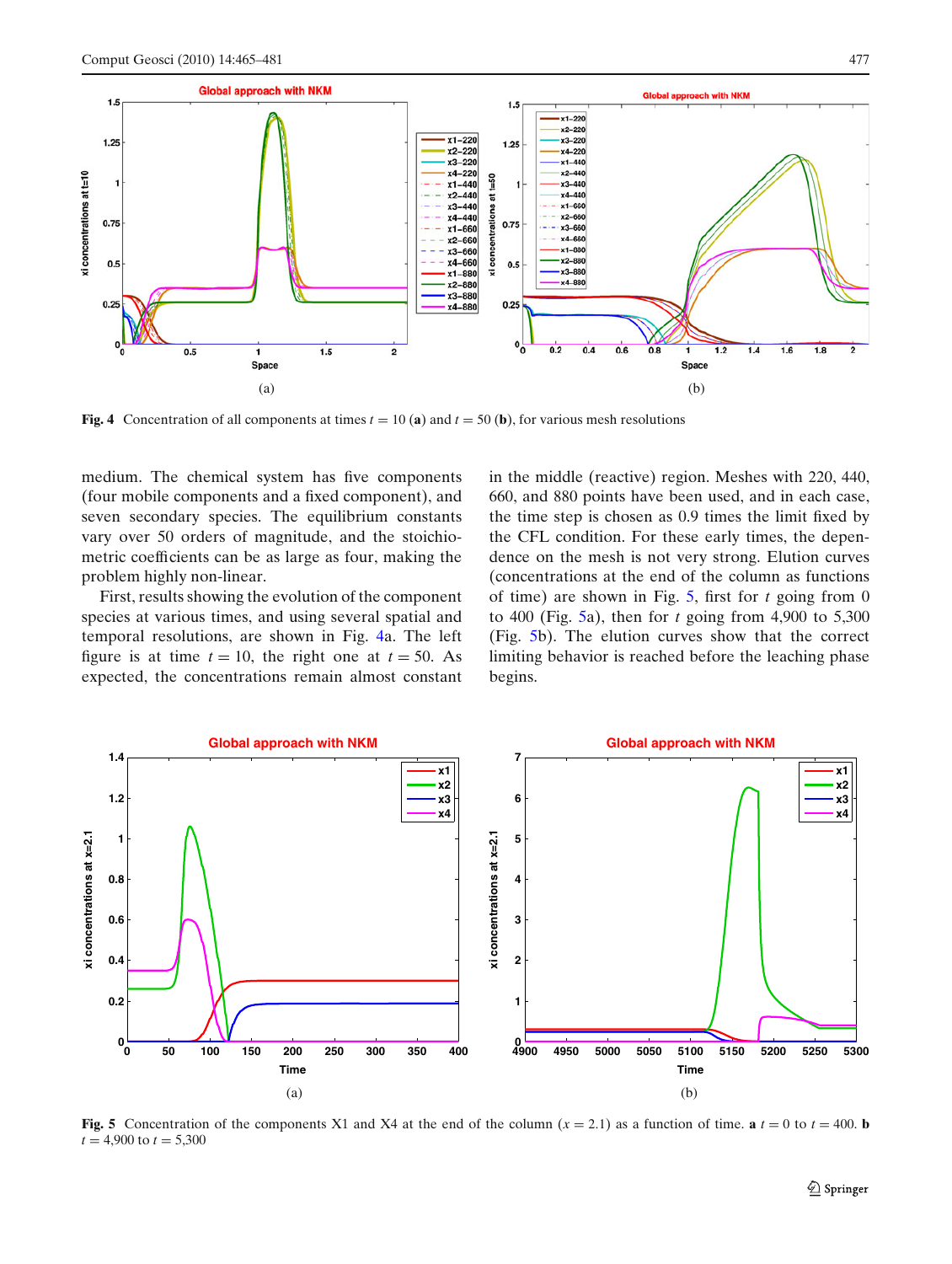

**Fig. 6** Elution curve (concentrations at  $x = 2.1$  as function of time). **a** Total dissolved concentration C3. **b** Component X3. **c** Species C1

The output results required in the benchmark definition are included. Most were obtained with a 220 point mesh, which may not be sufficient, as will be seen below. It has not yet been possible to obtain results with a finer mesh resolution for significantly longer times.

Figure 6a–c (elution curve for the total dissolved concentration of component X3 and species C1) show an oscillation pattern that has been observed by other groups working on the benchmark. These oscillations have been convincingly explained by V. Lagneau [\[27\]](#page-16-0) as being due to the interaction of the very rapid chemistry and the discrete nature of the grid. They are a discretization artifact but appear independently of the method. They can be reduced by using a more refined grid.

Figure 7a, b shows the influence on the mesh, by showing the concentration over a small spatial region, for time  $t = 10$ . The concentrations are computed with four meshes of increasing resolution. The peaks in the solution are not resolved satisfactorily for the coarser mesh, with 220 points, but 660 (and better 880) points give the correct location and amplitude. Even if the method as it is currently implemented cannot yet be considered as robust, its ability to locate these solution features with reasonably coarse meshes was seen as one of its strong points. Unfortunately, this may still not be enough to eliminate the oscillations shown in Fig. 6. This issue is currently being worked on, part of the difficulty being that increasing the mesh resolution may not be sufficient. As the nonlinear problem becomes more



**Fig. 7** Concentration profiles. **a** Species X1,  $t = 10$ . **b** Component S,  $t = 10$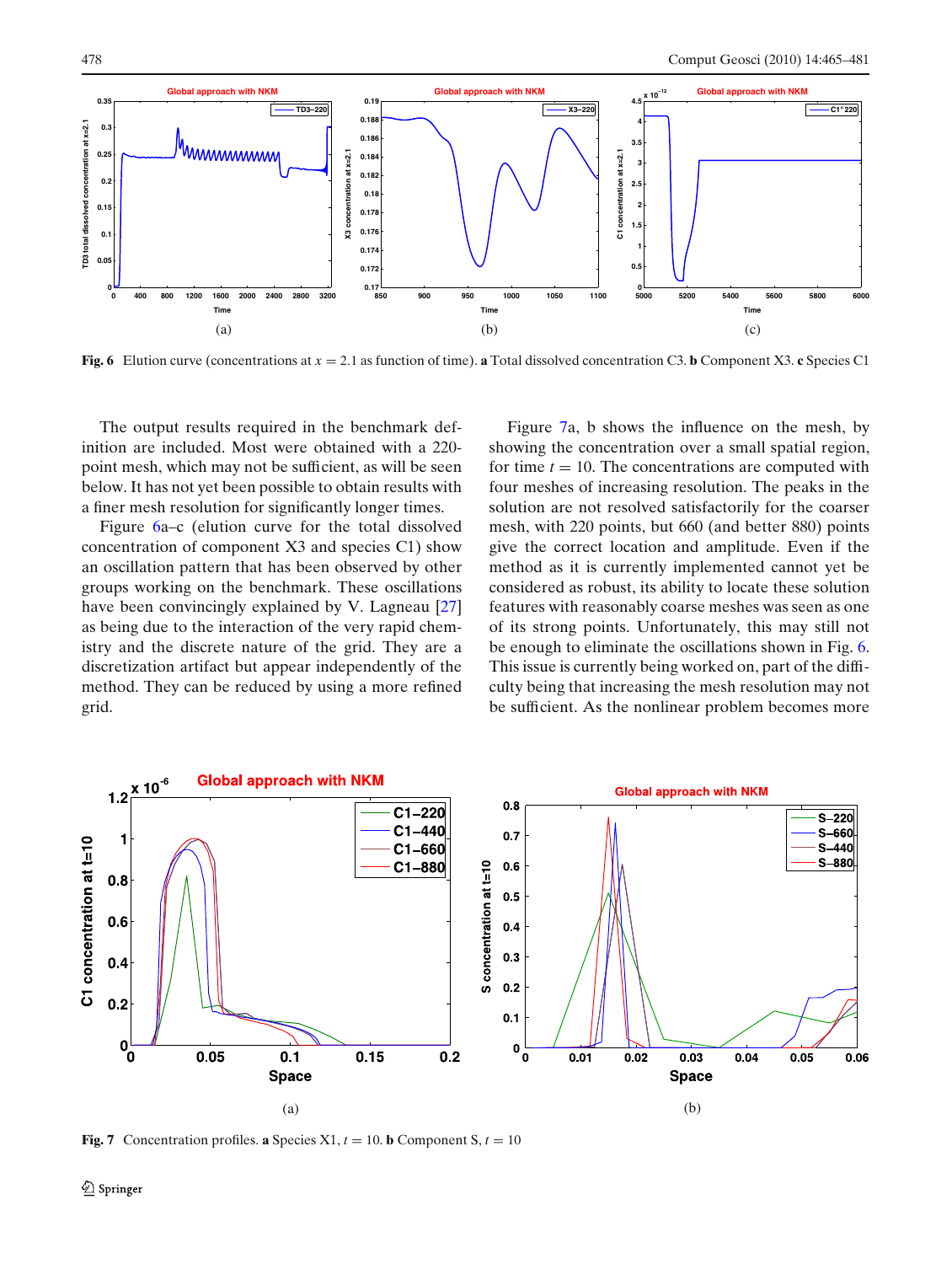<span id="page-14-0"></span>difficult, it may be necessary to increase the maximum number of iterations allowed to make sure the Newton– Krylov method has converged.

#### *4.2.1 Performance of the method*

The benchmark was intended to be a difficult test for numerical methods, and this is indeed the case. On the average, more than 20 Newton iterations are required at each time step, and between 15 and 40 conjugate gradient steps are needed at each nonlinear iteration. Figure 8 shows a typical time step: the solid curve shows the cumulative number of conjugate gradients (alternatively, the number of matrix vector products), and the dots represent the nonlinear iterations.

Statistics for a single time step are gathered in Table 3, for three different mesh resolutions (220, 440, and 660 points). They give the number of non-linear iterations (NNI) for a (typical) time step, and the total number of linear iterations (NLI) accummulated over the whole Newton iteration. The number of nonlinear iterations depends only weakly on the mesh resolution, whereas the number of linear iterations increases with the mesh resolution.

Table 3 shows that the solver spends a large proportion of its time in the linear solver, despite the adaptive choice of the forcing parameter (Eq. [29\)](#page-9-0). Moreover, the number of linear iterations for each nonlinear iteration also increases with the mesh resolution. Actually, this is expected, as the solution of the linearized problem includes the solution of the transport operator, which has an elliptic-like structure, so that its condition



**Fig. 8** Iterations

**Table 3** Statistics on Newton and GNRES iterations, for one time step

| Mesh 220   |     | Mesh $440$ |      | Mesh $660$ |     |
|------------|-----|------------|------|------------|-----|
| <b>NNI</b> | NLI | NNI        | NI J | NNI        |     |
| 25         | 494 | 18         | 551  | 25         | 636 |

*NNI* number of nonlinear iterations, *NLI* number of linear iterations

number grows like the square of the number of grid points. This problem could be alleviated by using a suitable preconditioner that would make the number of iterations independent of the mesh resolution (a domain decomposition preconditioner could be used as in [\[1\]](#page-15-0)). As noticed by Hammond et al. [\[17](#page-15-0)], designed a matrix-free preconditioner (so as to be compatible with the Newton–Krylov framework) is a challenge. Natural choices would exploit the block structure of the Jacobian, the simpler ones being based on block-Jacobi or block Gauss–Seidel. Operator-splitting as a preconditioner has also been proposed in [\[17\]](#page-15-0). These possibilities are currently being explored, exploiting the block structure of the Jacobian, and the results will be reported in a forthcoming paper (Taakili and Kern, unpublished manuscript).

# **5 Conclusions—perspectives**

In this paper, it was shown that a global method for coupling transport with chemistry based on the Newton–Krylov technology can be implemented while keeping the transport and chemical solvers separated. The results shown are promising: it is possible to efficiently solve geochemical problems using the method, although there remain several issues that need to be addressed.

- The first is to run test cases on more demanding configurations, where the method can be expected to show its full potential. This includes the other MoMaS test cases, with a more complex chemistry model, and also an implementation of the method in two and three dimensions.
- It will then certainly be necessary to explore the question of how to precondition the Jacobian, in order to reduce the number of Krylov iterations. An natural avenue is to reuse the operator splitting methods, as proposed by [\[17](#page-15-0)]. A similar study is being carried out for a related, but simpler, model.
- The results reported above used a fixed time step, which was clearly insufficient for the large interval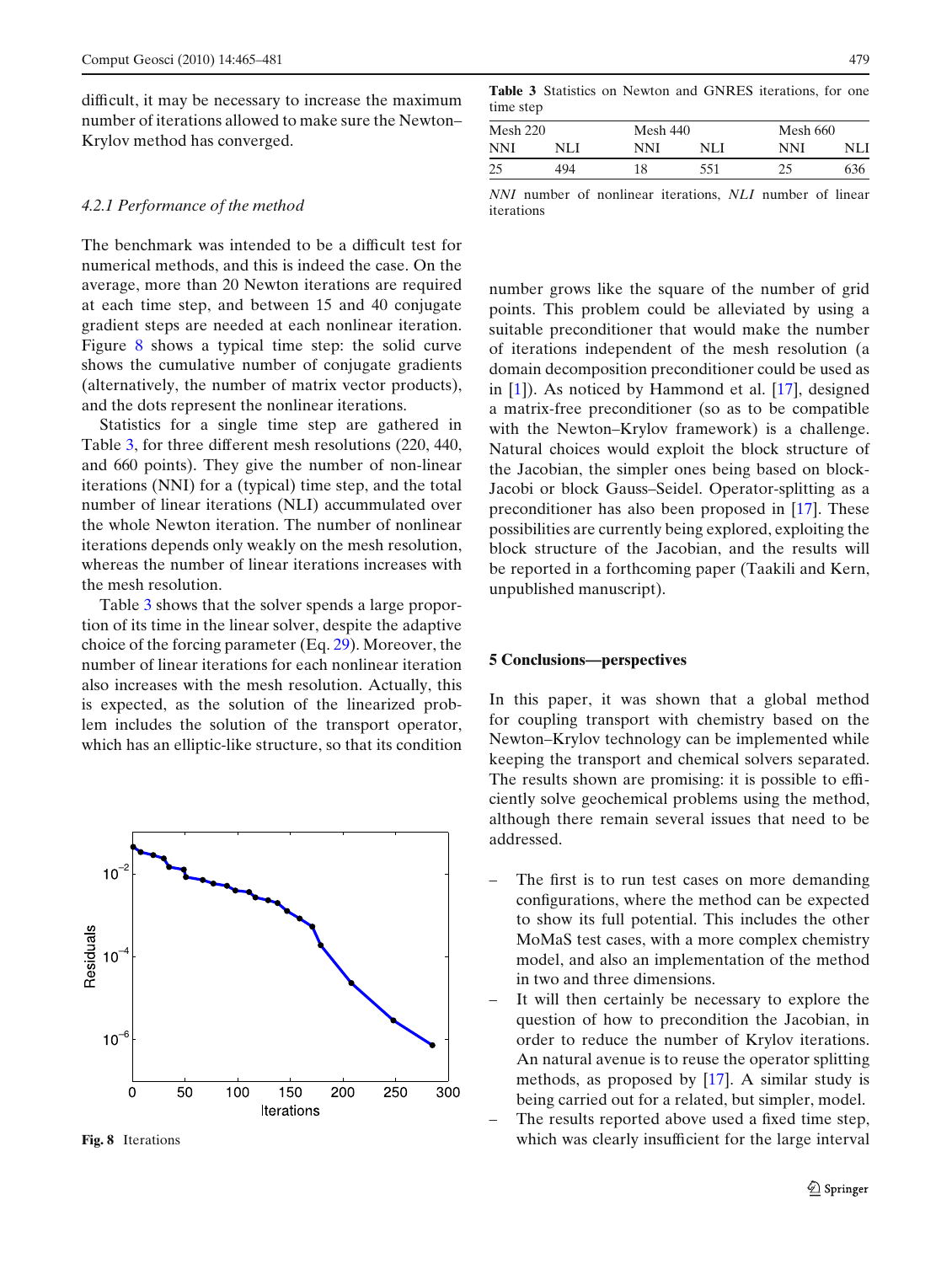<span id="page-15-0"></span>of integration. To successfully solve difficult problems like the benchmark above, it will clearly be necessary to use adaptive time stepping.

– A more difficult problem will be to take into account precipitation–dissolution phenomena in the chemical model. As the models are nondifferentiable, this makes it more difficult to employ Newton's method.

As was apparent from the numerical experiments, the method also shows some limitations. The most serious is its high cost, as each evaluation of the residual involves the solution of a chemical problem at each grid point. The fact that the method has two levels of nonlinear iterations means that it may not be as robust as other global methods based on a single level of iterations. Finding a good preconditioner may not be a limitation, but most strategies will involve solving more transport problems, which will also incur a high cost.

**Acknowledgements** The first author would like to express her sincere thanks to ITASCA Consultants, France, for providing the necessary Ph.D. fellowship to carry out this research in INRIA-Rocquencourt, France. The second author's work was supported by Groupement MoMaS CNRS-2439. We gratefully acknowledge sponsorship of GDR MoMAS by ANDRA, BRGM, CEA, EDF, and IRSN. Both authors thank the referees for their detailed comments, which led to significant improvements in the contents of the paper.

# **References**

- 1. Achdou, Y., Le Tallec, P., Nataf, F., Vidrascu, M.: A domain decomposition preconditioner for an advection–diffusion problem. Comput. Methods Appl. Mech. Eng. **184**(2–4), 145– 170 (2000). doi[:10.1016/S0045-7825\(99\)00227-3](http://dx.doi.org/10.1016/S0045-7825(99)00227-3)
- 2. Appelo, C.A.J., Postma, D.: Geochemistry, Groundwater and Pollution, 2nd edn. CRC, Boca Raton (2005)
- 3. Ascher, U.M.: Numerical Methods for Evolutionary Differential Equations. Society for Industrial & Applied Mathematics, Philadelphia (2008)
- 4. Carrayrou, J., Mosé, R., Behra, P.: Operator-splitting procedures for reactive transport and comparison of mass balance errors. J. Contam. Hydrol. **68**(3–4), 239–268 (2004)
- 5. Carrayrou, J., Dimier, A., Kern, M., Knabner, P., Leterrier, N.: GDR MoMaS benchmark—reactive transport. [http://www.gdrmomas.org/ex\\_qualifications.html](http://www.gdrmomas.org/ex_qualifications.html) (2006)
- 6. Carrayrou, J., Kern, M., Knabner, P.: Reactive transport benchmark of MoMaS. Comput. Geosci. (2009). doi[:10.1007/](http://dx.doi.org/10.1007/s10596-009-9157-7) [s10596-009-9157-7](http://dx.doi.org/10.1007/s10596-009-9157-7)
- 7. Dembo, R.S., Eisenstat, S.C., Steihaug, T.: Inexact newton methods. SIAM J. Numer. Anal. **19**(2), 400–408 (1982). doi[:10.1137/0719025.](http://dx.doi.org/10.1137/0719025) <http://link.aip.org/link/?SNA/19/400/1>
- 8. de Dieuleveult, C.: Un modèle numérique global et performant pour le couplage géochimie-transport. Thèse de doctorat, Universitè de Rennes 1 (2008)
- 9. de Dieuleveult, C., Erhel, J.: A numerical model for coupling chemistry and transport. In: International Conference on SCIentific Computation And Differential Equations. SciCADE (2007)
- 10. de Dieuleveult, C., Erhel, J.: A global approach to reactive transport: application to the MoMaS benchmark. Comput. Geosci. (2009). doi[:10.1007/s10596-009-9163-9](http://dx.doi.org/10.1007/s10596-009-9163-9)
- 11. de Dieuleveult, C., Erhel, J., Kern, M.: A global strategy for solving reactive transport equations. J. Comput. Phys. **228**(17), 6395–6410 (2009). doi[:10.1016/j.jcp.2009.05.044](http://dx.doi.org/10.1016/j.jcp.2009.05.044)
- 12. Eisenstat, S.C., Walker, H.F.: Choosing the forcing terms in an inexact Newton method. SIAM J. Sci. Comput. **17**(1), 16–32 (1996). [citeseer.ist.psu.edu/article/](http://citeseer.ist.psu.edu/article/eisenstat94choosing.html) [eisenstat94choosing.html](http://citeseer.ist.psu.edu/article/eisenstat94choosing.html)
- 13. Eymard, R., Gallouët, T., Herbin, R.: Finite volume methods. In: Ciarlet, P.G., Lions, J.L. (eds.) Handbook of Numerical Analysis, vol. VII, pp. 713–1020. North-Holland, Amsterdam (2000)
- 14. Fahs, M., Carrayrou, J., Younes, A., Ackerer, P.: On the efficiency of the direct substitution approach for reactive transport problems in porous media. Water Air Soil Pollut. **193**, 299–208 (2008). doi[:10.1007/s11270-008-9691-2](http://dx.doi.org/10.1007/s11270-008-9691-2)
- 15. Freund, R.W., Nachtigal, N.M.: QMR: a quasi-minimal residual method for non-Hermitian linear systems. Numer. Math. **60**, 315–339 (1991)
- 16. Frolkovič, P., Kačur, J.: Semi-analytica solution of a contaminant transport equation with nonlinear sorption in 1D. Comput. Geosci. **10**(3), 279–290 (2006). doi[:10.1007/s10596-](http://dx.doi.org/10.1007/s10596-006-9023-9) [006-9023-9](http://dx.doi.org/10.1007/s10596-006-9023-9)
- 17. Hammond, G.E., Valocchi, A., Lichtner, P.: Application of Jacobian-free Newton–Krylov with physics-based preconditioning to biogeochemical transport. Adv. Water Resour. **28**, 359–376 (2005)
- 18. Hoffmann, J., Kräutle, S., Knabner, P.: A parallel globalimplicit 2-D solver for reactive transport problems in porous media based on a reduction scheme and its application to the MoMaS benchmark problem. Comput. Geosci. (2009, this issue)
- 19. Horn, R.A., Johnson, C.R.: Matrix Analysis. Cambridge University Press, Cambridge (1990)
- 20. Hoteit, H., Ackerer, P., Mosé, R.: Nuclear waste disposal simulations: couplex test cases: simulation of transport around a nuclear waste disposal site: the COUPLEX test cases (editors: Alain Bourgeat and Michel Kern). Comput. Geosci. **8**, 99–124 (2004). doi[:10.1023/B:COMG.0000035074.37722.](http://dx.doi.org/10.1023/B:COMG.0000035074.37722.71) [71.](http://dx.doi.org/10.1023/B:COMG.0000035074.37722.71) [http://www.ingentaconnect.com/content/klu/comg/2004/](http://www.ingentaconnect.com/content/klu/comg/2004/00000008/00000002/05379190) [00000008/00000002/05379190](http://www.ingentaconnect.com/content/klu/comg/2004/00000008/00000002/05379190)
- 21. Kanney, J.F., Miller, C.T., Kelley, C.T.: Convergence of iterative split operator approaches for approximating nonlinear reactive transport problems. Adv. Water Resour. **26**(247– 261) (2003)
- 22. Kačur, J., Malengier, B., Remešikova, M.: Solution of contaminant transport with equilibrium and non-equilibrium adsorption. Comput. Methods Appl. Mech. Eng. **194**, 479–489 (2005). doi[:10.1016/j.cma.2004.05.017](http://dx.doi.org/10.1016/j.cma.2004.05.017)
- 23. Kelley, C.T.: Iterative methods for linear and nonlinear equations. In: Frontiers in Applied Mathematics, vol. 16. Society for Industrial and Applied Mathematics (SIAM), Philadelphia, PA, with separately available software (1995)
- 24. Knoll, D.A., Keyes, D.E.: Jacobian-free Newton-Krylov methods: a survey of approaches and applications. J. Comput. Phys. **193**(2), 357–397 (2004). doi[:10.1016/j.jcp.2003.08.010](http://dx.doi.org/10.1016/j.jcp.2003.08.010)
- 25. Kräutle, S., Knabner, P.: A new numerical reduction scheme for fully coupled multicomponent transport-reaction problems